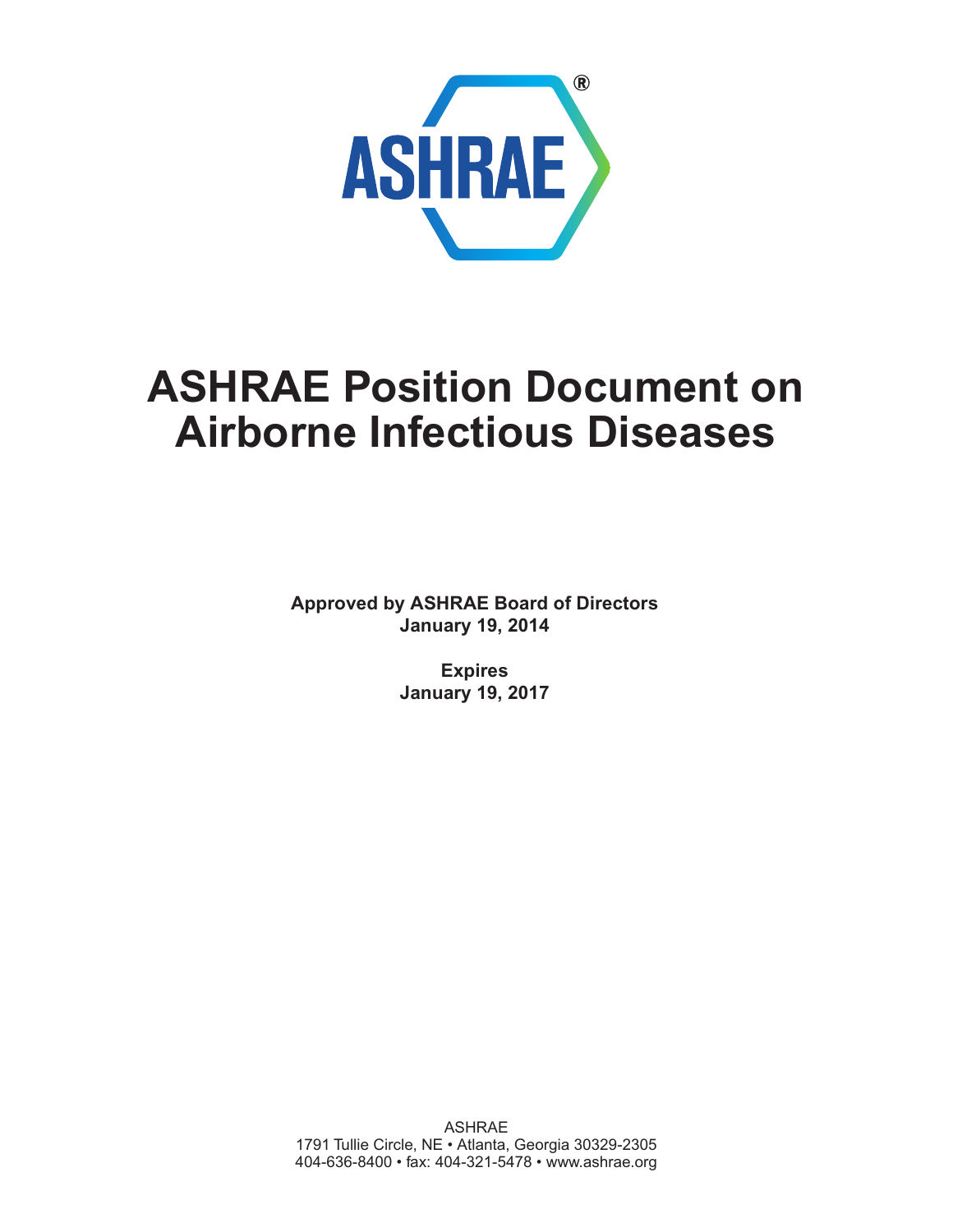© 2014 ASHRAE (www.ashrae.org). For personal use only. Additional reproduction, distribution, or transmission in either print or digital form is not permitted without ASHRAE's prior written permission.

### **COMMITTEE ROSTER**

The ASHRAE Position Document on Airborne Infectious Diseases was developed by the Society's Airborne Infectious Diseases Position Document Committee formed on September 12, 2012, with Larry Schoen as its chair.

#### **Lawrence J. Schoen**

Schoen Engineering Inc Columbia, MD

# **Michael J. Hodgson**

Occupational Safety and Health Administration Washington, DC

#### **William F. McCoy**

Phigenics LLC Naperville, IL

#### **Shelly L Miller**

University of Colorado Boulder, CO

## **Yuguo Li** The University of Hong Kong Hong Kong

#### **Russell N. Olmsted**

Saint Joseph Mercy Health System Ann Arbor, MI

#### **Chandra Sekhar,**

National University of Singapore Singapore, Singapore

#### **Former Members and Contributors**

#### **Sidney A. Parsons, PhD, deceased**

Council for Scientific and Industrial Research Pretoria, South Africa

#### **Cognizant Committees**

The chairperson(s) for the Environmental Health Committee also served as *ex officio* members.

#### **Pawel Wargocki**

Environmental Health Committee, Chair Tech University of Denmark Kongens, Lyngby, Denmark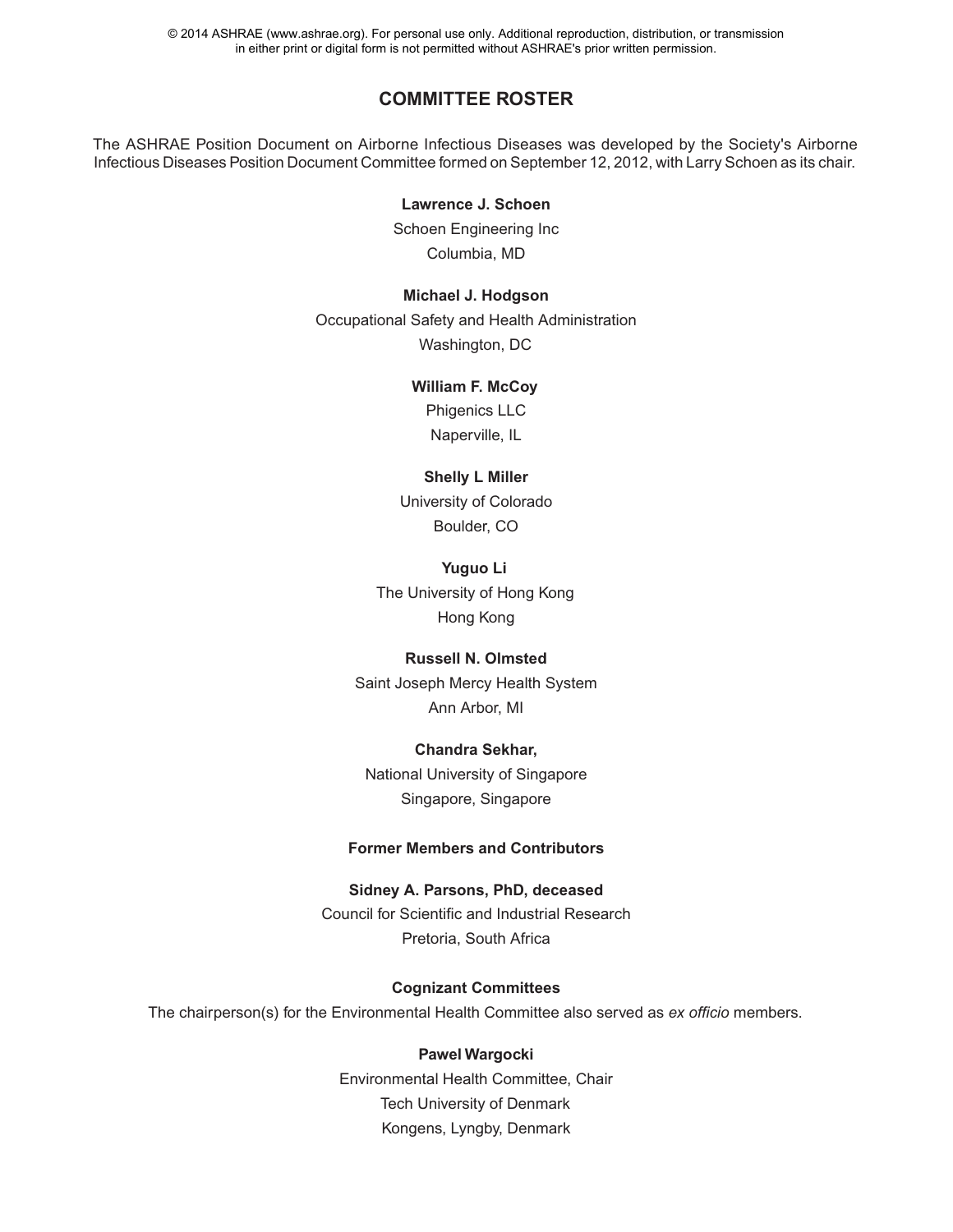# **HISTORY OF REVISION/REAFFIRMATION/WITHDRAWAL DATES**

The following summarizes this document's revision, reaffirmation, or withdrawal dates:

6/24/2009—BOD approves Position Document titled Airborne Infectious Diseases

1/25/2012—Technology Council approves reaffirmation of Position Document titled Airborne Infectious Diseases

1/19/2014—BOD approves revised Position Document titled Airborne Infectious Diseases

*Note:* ASHRAE's Technology Council and the cognizant committee recommend revision, reaffirmation, or withdrawal every 30 months.

Note: ASHRAE position documents are approved by the Board of Directors and express the views of the Society on a specific issue. The purpose of these documents is to provide objective, authoritative background information to persons interested in issues within ASHRAE's expertise, particularly in areas where such information will be helpful in drafting sound public policy. A related purpose is also to serve as an educational tool clarifying ASHRAE's position for its members and professionals, in general, advancing the arts and sciences of HVAC&R.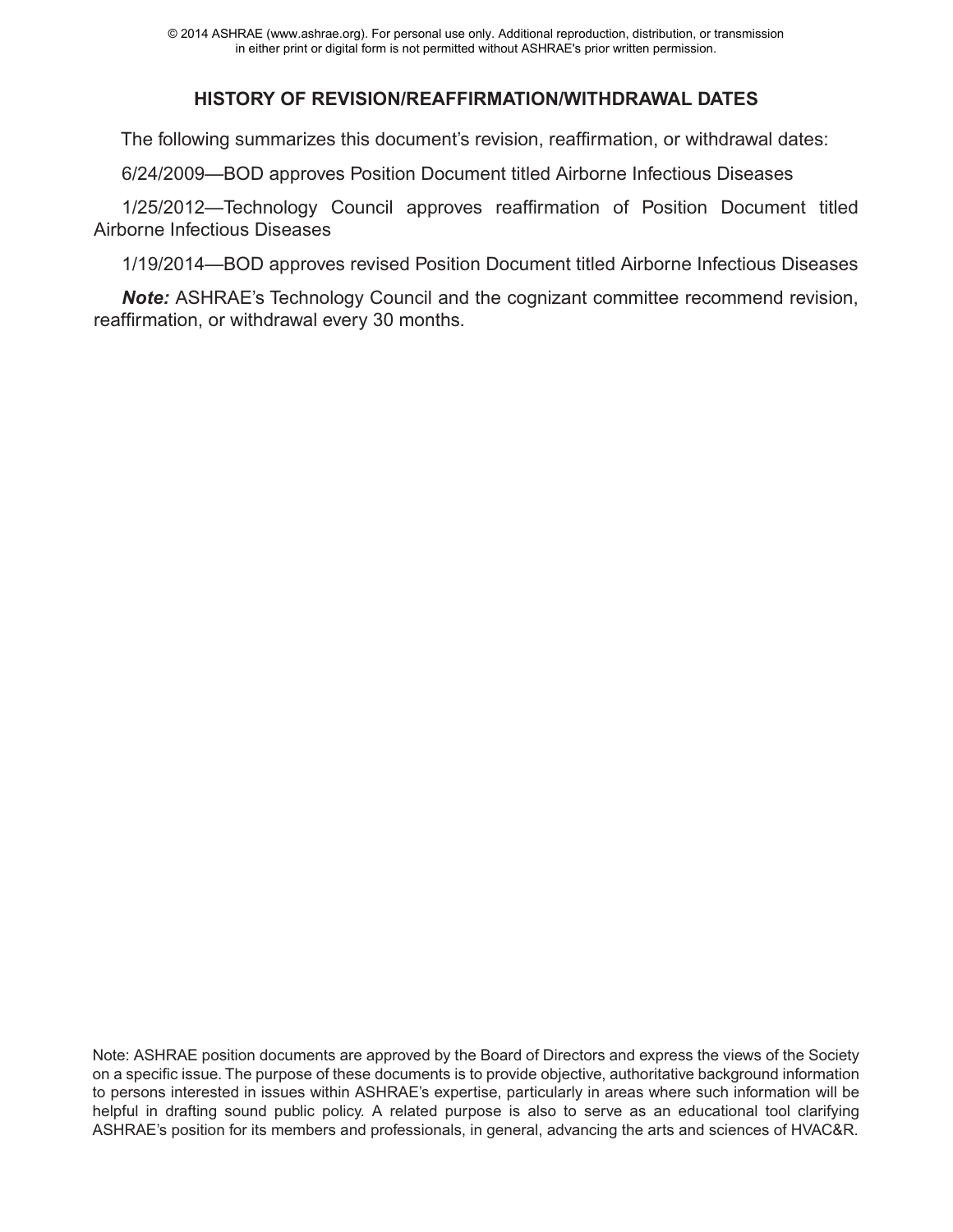© 2014 ASHRAE (www.ashrae.org). For personal use only. Additional reproduction, distribution, or transmission in either print or digital form is not permitted without ASHRAE's prior written permission.

# **CONTENTS**

## **ASHRAE Position Document on Airborne Infectious Diseases**

| <b>SECTION</b><br><b>PAGE</b>                                           |
|-------------------------------------------------------------------------|
|                                                                         |
|                                                                         |
|                                                                         |
|                                                                         |
|                                                                         |
|                                                                         |
| 2.3 For Which Diseases is the Airborne Transmission Route Important?6   |
| 3 Practical Implications for Building Owners, Operators, and Engineers7 |
|                                                                         |
|                                                                         |
|                                                                         |
|                                                                         |
|                                                                         |
|                                                                         |
|                                                                         |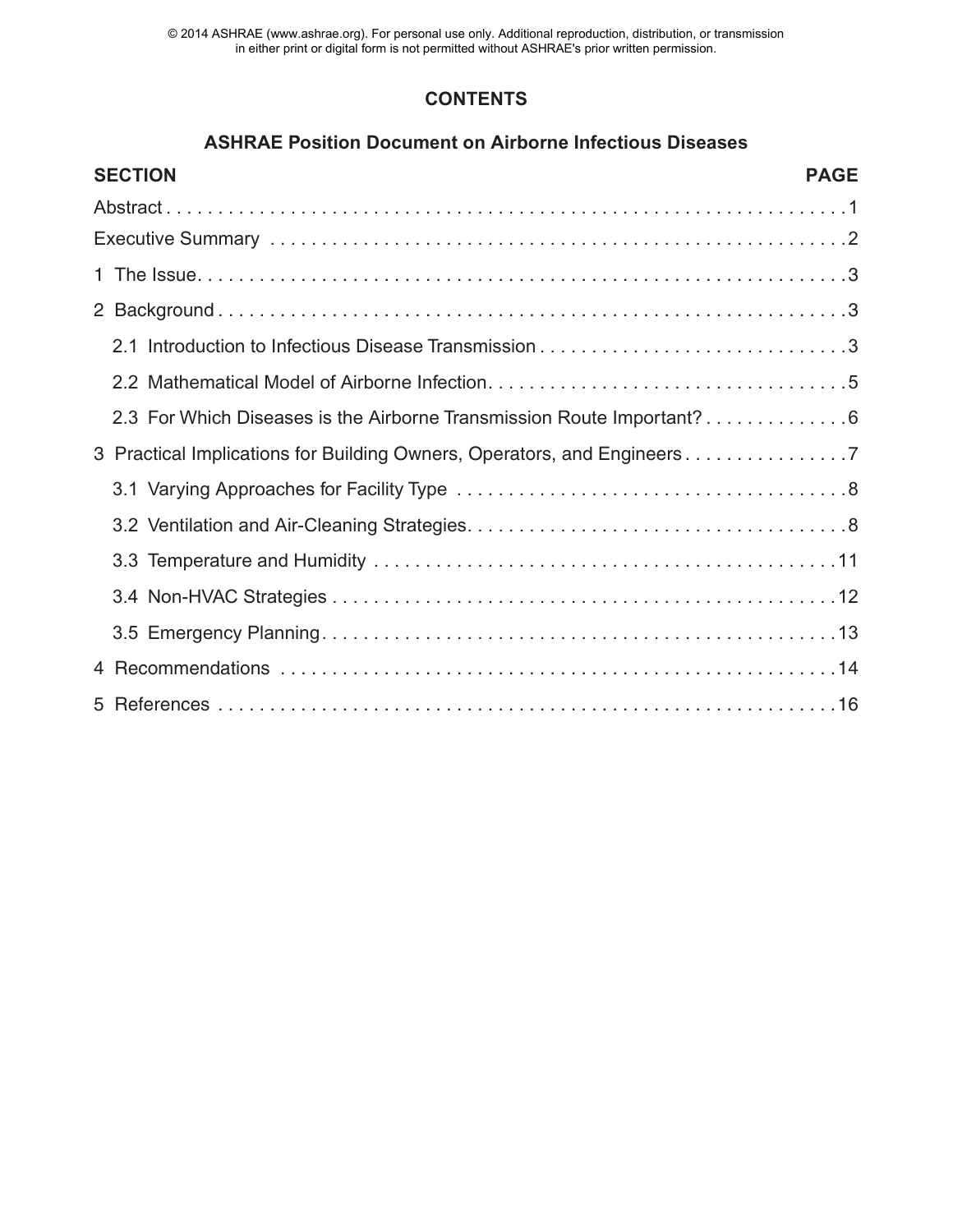# **ABSTRACT**

Infectious diseases spread by several different routes. Tuberculosis and in some cases influenza, the common cold, and other diseases spread by the airborne route. The spread can be accelerated or controlled by heating, ventilating, and air-conditioning (HVAC) systems, for which ASHRAE is the global leader and foremost source of technical and educational information.

ASHRAE will continue to support research that advances the state of knowledge in the specific techniques that control airborne infectious disease transmission through HVAC systems, including ventilation rates, airflow regimes, filtration, and ultraviolet germicidal irradiation (UVGI).

ASHRAE's position is that facilities of all types should follow, as a minimum, the latest practice standards and guidelines. ASHRAE's 62.X Standards cover ventilation in many facility types, and Standard 170 covers ventilation in health-care facilities. New and existing healthcare intake and waiting areas, crowded shelters, and similar facilities should go beyond the minimum requirements of these documents, using techniques covered in ASHRAE's *Indoor Air Quality Guide* (2009) to be even better prepared to control airborne infectious disease (including a future pandemic caused by a new infectious agent).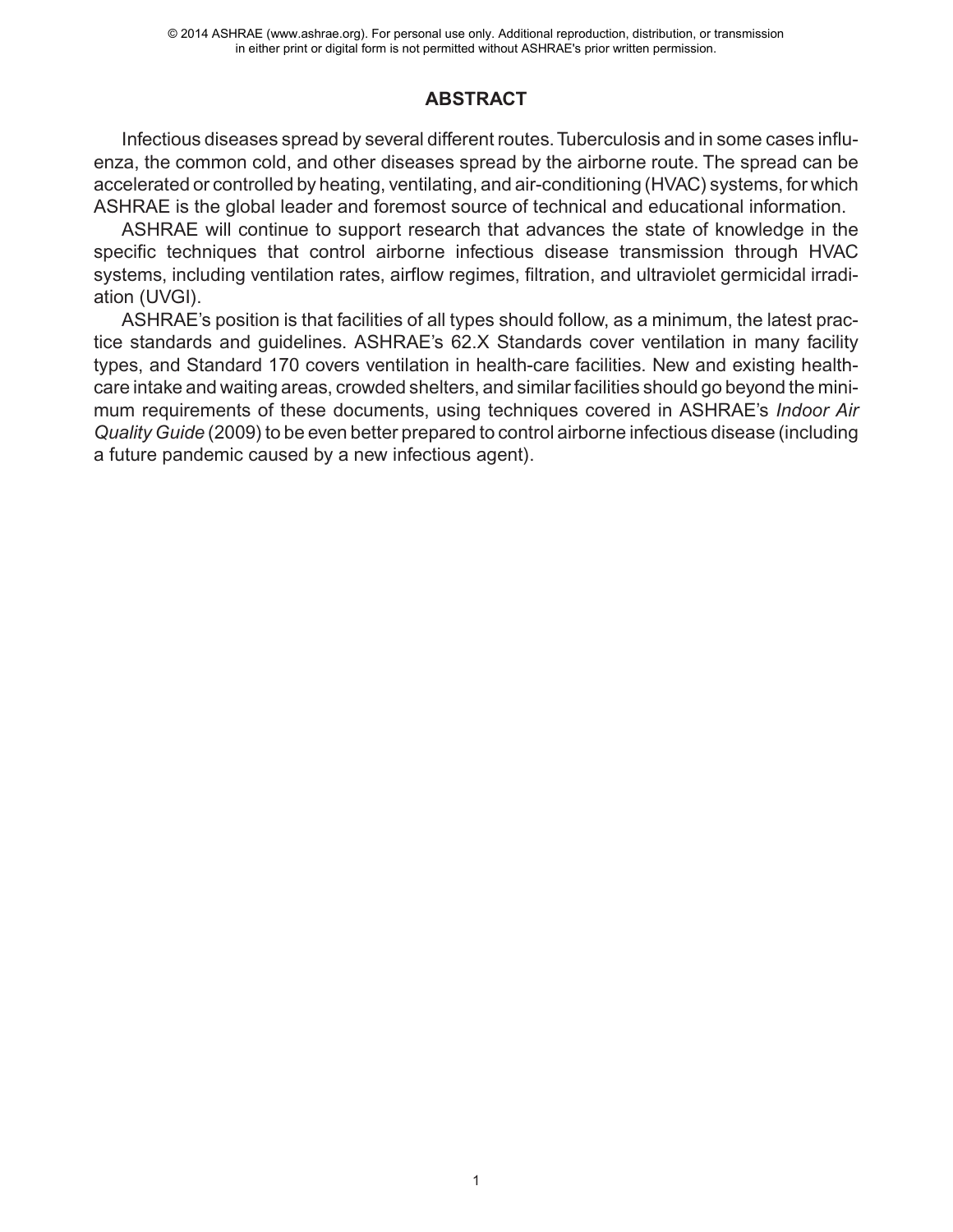# **EXECUTIVE SUMMARY**

This position document (PD) has been written to provide the membership of ASHRAE and other interested persons with information on the following:

- the health consequences and modes of transmission of infectious disease
- [the implications for the design, installation, and operation of heating, ventilating, and air](http://www.ncbi.nlm.nih.gov/pubmed/23372182)conditioning (HVAC) systems
- the means to support facility management and planning for everyday operation and for emergencies

There are various methods of infectious disease transmission, including contact (both direct and indirect), transmission by large droplets, and inhalation of airborne particles containing infectious microorganisms. The practice of the HVAC professional in reducing disease transmission is focused primarily on those diseases transmitted by airborne particles.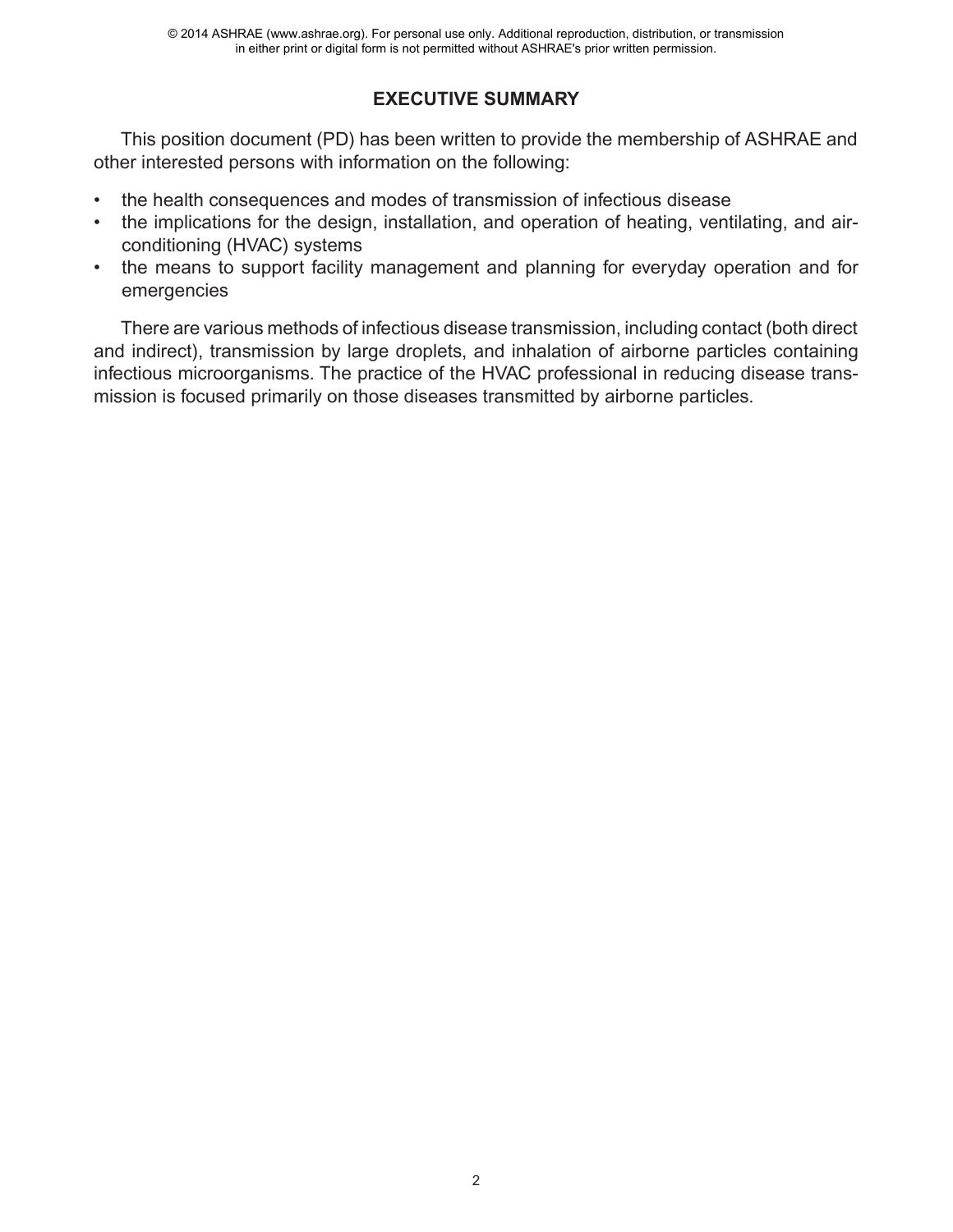# **1. THE ISSUE**

The potential for airborne transmission of disease is widely recognized, although there remains uncertainty concerning which diseases are spread primarily via which route, whether it be airborne, short range droplets, direct or indirect contact, or multimodal (a combination of mechanisms).

Ventilation and airflow are effective for controlling transmission of only certain diseases. Several ventilation and airflow strategies are effective and available for implementation in buildings.

Although this PD is primarily applicable to diseases that spread from person to person, the principles also apply to infection from environmental reservoirs such as building water systems with *Legionella* spp*.* [and organic matter with spores from mold \(to the extent that the microor](http://www.ncbi.nlm.nih.gov/pubmed/20061056)ganisms spread by the airborne route).<sup>1</sup> The first step in control of such a disease is to eliminate the source before it becomes airborne.

# **2. BACKGROUND**

# **2.1 Introduction to Infectious Disease Transmission**

This position document covers the spread of infectious disease from an infected individual to a susceptible person, known as *cross transmission* or *person-to-person transmission*, by small airborne particles (an aerosol) that contain microorganisms.

This PD does not cover direct or indirect contact routes of exposure. Direct contact means [any surface contact such as touching, kissing, sexual contact, contact with oral secretions or](http://www.ncbi.nlm.nih.gov/pubmed/6088645) skin lesions, or additional routes such as blood transfusions or intravenous injections. Indirect contact involves contact with an intermediate inanimate surface (fomite), such as a doorknob or bedrail that is contaminated.

Exposure through the air occurs through (1) droplets, which are released and fall to surfaces about 1 m (3 ft) from the infected and (2) small particles, which stay airborne for hours at a time and can be transported long distances. The aerobiology of transmission of droplets and small particles produced by a patient with acute infection is illustrated in Figure 1.

Because large droplets are heavy and settle under the influence of gravity quickly, general dilution, pressure differentials, and exhaust ventilation do not significantly influence droplet concentrations, velocity, or direction, unless they reduce diameter by evaporation, thus becoming an aerosol. The term *droplet nuclei* has been used to describe desiccation of large droplets into small airborne particles (Siegel et al. 2007).

Of the modes of transmission, this PD's scope is limited to aerosols, which can travel longer distances through the airborne route, including by HVAC systems. The terms *airborne*, *aerosol*, and *droplet nuclei* are used throughout this PD to refer to this route. HVAC systems are not known to entrain the larger particles.

The size demarcation between droplets and small particles has been described as having a mass median aerodynamic diameter (MMAD) of 2.5 to10 µm (Shaman and Kohn 2009; Duguid 1946; Mandell 2010). Even particles with diameters of 30 µm or greater can remain suspended in the air (Cole and Cook 1998). Work by Xie and colleagues (2007) indicates that large droplets are those of diameter between 50 and 100 µm at the original time of release. Tang and others (2006) proposed a scheme of large-droplet diameter  $\geq$ 60 µm,

<sup>1</sup> For ASHRAE's position concerning *Legionella*, see ASHRAE (2012a). Readers are referred to other resources that address mitigation of transmission of this waterborne pathogen (ASHRAE 2000; CDC 2003; the forthcoming ASHRAE Standard 188; [OSHA 1999; SA Health 2013, and WHO 2007\). For ASHRAE's position concerning mold and moisture, see ASHRAE](http://www.ncbi.nlm.nih.gov/pubmed/20061056) (2013d).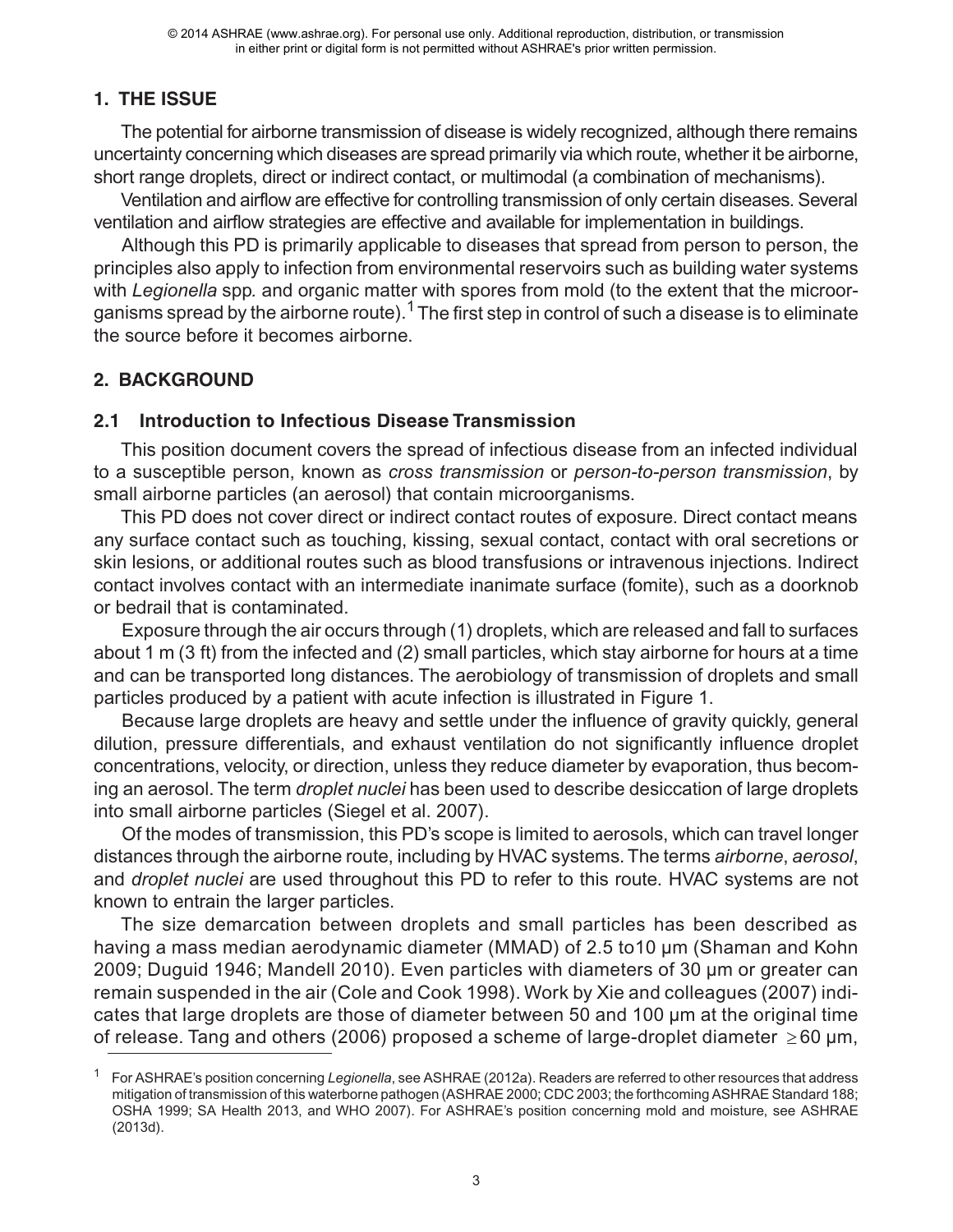small droplet diameter < 60 µm, and droplet nuclei with a MMAD of <10 µm. The exact size demarcation is less important than knowing that large droplets and small particles behave differently and that the latter can remain airborne.

Small particles that can become airborne are typically generated by coughing, sneezing, shouting, and to a lesser extent by singing and talking. Even breathing may generate such particles in sick and highly infectious individuals (Bischoff 2013). Particle size distributions of coughed materials are thought to encompass a broad range of diameters, from very small to large droplets, depending on differences in patients and diseases (Riley and Nardell 1989).

Fennelly et al. (2004) measured cough aerosol emanating directly from tuberculosis patients. The patients generated infectious aerosol that contained from three to four colonyforming units (CFU, a direct measure, using culturing techniques, of the number of viable, growing, and infectious organisms) to a maximum of 633 CFU. The size distributions that were measured in this study suggest that most of the viable particles in the cough-generated aerosols were immediately respirable, ranging from 0.65 to 3.3 µm. Wainwright et al. (2009) also measured cough aerosols from cystic fibrosis patients and documented that 70% of viable cough aerosols containing *Pseudomonas aeruginosa* and other Gram-negative bacteria were of particles  $\leq 3.3$  µm. Positive room air samples were associated with high total counts in cough aerosols.

There are not, however, enough data to fully describe or predict cough particle size distributions<sup>2</sup> for many diseases, and research is needed to better characterize them (Xie et al. 2009).

In the 1950s, the relationship among particle size, airborne suspension, and transmission implications began to become clear. The different routes require different control strategies, which have evolved over many years of infectious disease practice, and there are now standards of practice for infectious disease and hospital epidemiology. See the Professional Practice documents available from the Association for Professionals in Infection Control and Epidemiology at www.apic.org.



**Figure 1** Droplet suspension: illustration of the aerobiology of droplets and small airborne particles produced by an infected patient.

<sup>2</sup> Cough particle size distributions are likely to vary based on the infected person's viscosity of secretions, anatomical structures in the oropharynx (roughly meaning throat) and airways, and disease characteristics.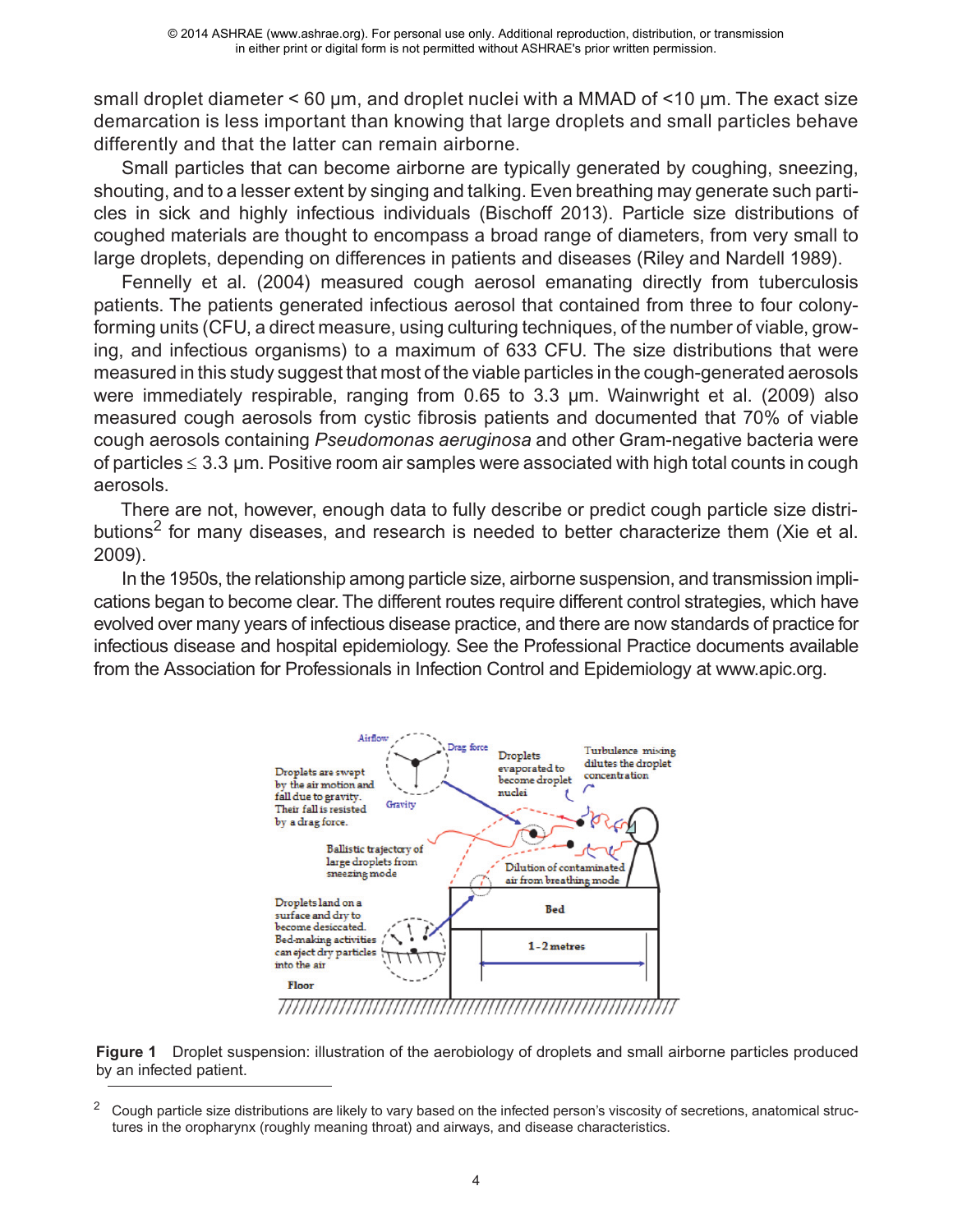Many diseases have been found to have higher transmission rates when susceptible individuals approach within close proximity, about 1 to 2 m (3 to 7 ft).<sup>3</sup> Over this short range, the susceptible person has a substantially greater exposure from the infected individual to droplets of varying size, both inspirable large droplets and airborne particles (e.g., see Figure 1). Nicas and Jones (2009) have argued that close contact permits droplet spray exposure and maximizes inhalation exposure to small particles and inspirable droplets. Thus, particles/droplets of varying sizes may contribute to transmission at close proximity (Li 2011).

To prevent this type of short-range exposure, whether droplet or airborne, maintaining a 2 m (7 ft) distance between infected and susceptible is considered protective, and methods such as ventilation dilution are not effective.

## **2.2 Mathematical Model of Airborne Infection**

Riley and Nardell (1989) present a standard model of airborne infection usually referred to as the *Wells-Riley equation*, given below as Equation 1. Like all mathematical models, it has its limitations, yet it is useful for understanding the relationship among the variables such as the number of new infections (*C*), number of susceptibles (*S*), number of infectors (*I*), number of doses of airborne infection (*q*) added to the air per unit time by a case in the infectious stage, pulmonary ventilation per susceptible (*p*) in volume per unit time, exposure time (*t*), and volume flow rate of fresh or disinfected air into which the quanta are distributed (*Q*).

$$
C = S(1 - e^{-lqpt/Q})
$$
 (1)

The exponent represents the degree of exposure to infection and  $1 - e^{-lqpt/Q}$  is the probability of a single susceptible being infected. Note that this model does not account for varying susceptibility among noninfected individuals. For this and other reasons, exposure does not necessarily lead to infection.<sup>4</sup> The parameter *q* is derived from the term *quantum*, which Wells (1995) used to indicate an infectious dose, whether it contains a single organism or several organisms. The ability to estimate *q* is difficult at best and has been reported in the literature to be 1.25 to 249 quanta per hour (qph) in tuberculosis patients (Riley et al. 1962; Catanzaro 1982) and 5480 qph for measles (Riley et al. 1978).

Because of the uncertainty in knowing *q*, Equation 1 is most useful for understanding the general relationships among the variables, for instance, the impact of increasing the volume of fresh or disinfected air on airborne infection. Increasing *Q* decreases exposure by diluting air containing infectious particles with infectious-particle-free air. *Q* can also be impacted through the use of other engineering control technologies, including filtration and UVGI, as discussed in Section 3.2. Therefore, a more complete representation of *Q* should include the total removal rate by ventilation, filtration, deposition, agglomeration, natural deactivation, and other forms of engineered deactivation.

 $3$  Infectious pneumonias, like pneumococcal disease (Hoge et al. 1994) or plague (CDC 2001) are thought to be transmitted in this way.<br>This applies differently to various microorganisms, whether they be fungal, bacterial, or viral. After exposure, the microor-

ganism must reach the target in the body (e.g., lung or mucosa) to cause infection. Some infective particles must deposit on mucosa to result in infection, and if they instead deposit on the skin, infection may not result. Another important element that influences a person's risk of infection is his or her underlying immunity against select microorganisms and immune status in general. For example, individuals with prior *M. Tuberculosis* infection who have developed immunity are able to ward off the infection and a person who had chicken pox as a child or received chicken pox vaccine is not susceptible even if living in the same household as an individual with acute chicken pox. On the other hand, individuals infected with human immunodeficiency virus (HIV) are more susceptible to becoming infected, for instance, with tuberculosis.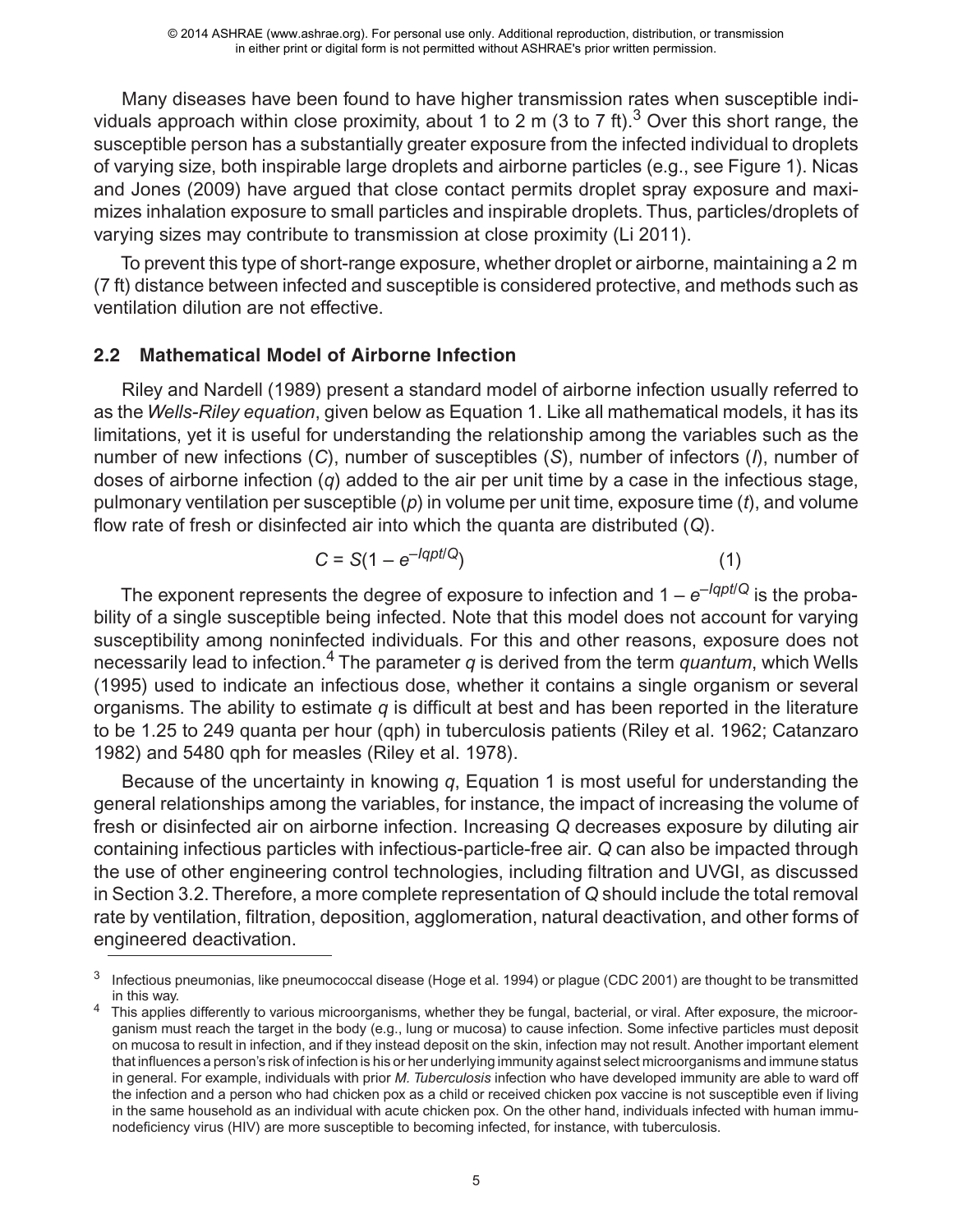# **2.3 For Which Diseases is the Airborne Transmission Route Important?**

Roy and Milton (2004) describe a classification scheme of aerosol transmission of diseases as obligate, preferential, or opportunistic<sup>5</sup> on the basis of the agent's capacity to be transmitted and to induce disease. Under this classification scheme, tuberculosis may be the only communicable disease with obligate airborne transmission—an infection that is initiated only through aerosols. For *Mycobacterium tuberculosis*, the aerodynamic diameters of the airborne particles are approximately 1 to 5 µm.

Agents with preferential airborne transmission can naturally initiate infection through multiple routes but are predominantly transmitted by aerosols. These include measles and chicken pox.

There are probably many diseases with opportunistic airborne transmission—infections that naturally cause disease through other routes such as the gastrointestinal tract but that can also use fine-particle aerosols as an efficient means of propagating in favorable environments. The relative importance of the transmission modes for many of these diseases remains a subject of uncertainty (Shaman and Kohn 2009; Roy and Milton 2004; Li 2011).

The common cold (rhinoviruses) and influenza can both be transmitted by direct contact or fomites; there is also evidence of influenza and rhinovirus transmission via large droplets and the airborne route (D'Alesssio et al. 1984; Wong et al. 2010; Bischoff et al. 2013).

Work by Dick and colleagues (1967, 1987) suggests that the common cold may be transmitted through the airborne droplet nuclei route. Experimental studies (Dick et al. 1987) document the possibility of transmission beyond 1 m (3 ft) under controlled conditions in experimental chambers and strongly suggest airborne transmission as at least one component of rhinoviral infection. A recent field study (Myatt et al. 2004) supports this result and documents its likely importance in a field investigation.

Other literature acknowledges the potential importance of the airborne routes while [suggesting that droplet transmission is far more important, at least for common viral diseases](http://www.ncbi.nlm.nih.gov/pubmed/23036479) such as the common cold (Gwaltney and Hendley 1978).

Control of seasonal influenza has for decades relied on large-droplet precautions even though there is evidence suggesting a far greater importance for airborne transmission by small particles. For instance, a 1959 study of influenza prevention in a Veterans Administration nursing home identified an 80% reduction in influenza in staff and patients through the use of upperroom ultraviolet germicidal irradiation (UVGI) (McLean 1961). This suggests that air currents to the higher-room areas where the UVGI was present carried the airborne infectious particles, and they were inactivated. The inactivated (noninfectious) particles were therefore unable to infect staff and patients in control areas with UVGI, as compared to areas without UVGI.

Influenza transmission occurred from one index case to 72% of the 54 passengers aboard an airliner on the ground in Alaska while the ventilation system was turned off (Moser et al. 1979). This outbreak was widely thought to represent a second piece of evidence for airborne transmission, and it was also thought that the high attack rate was due in part to the ventilation system not being in operation (Moser 1979). A review by Tellier (2006) acknowledges the importance of these papers and suggests including consideration of airborne transmission in pandemic influenza planning. However, one systematic review by Brankston et al. (2007) concluded that the airborne transmission route was not important in the same outbreak.

<sup>5</sup> This use of the word *opportunistic* differs from the medical term of art, *opportunistic infection*, which refers to an infection caused by a microorganism that normally does not cause disease but becomes pathogenic when the body's immune system is impaired and unable to fight off infection.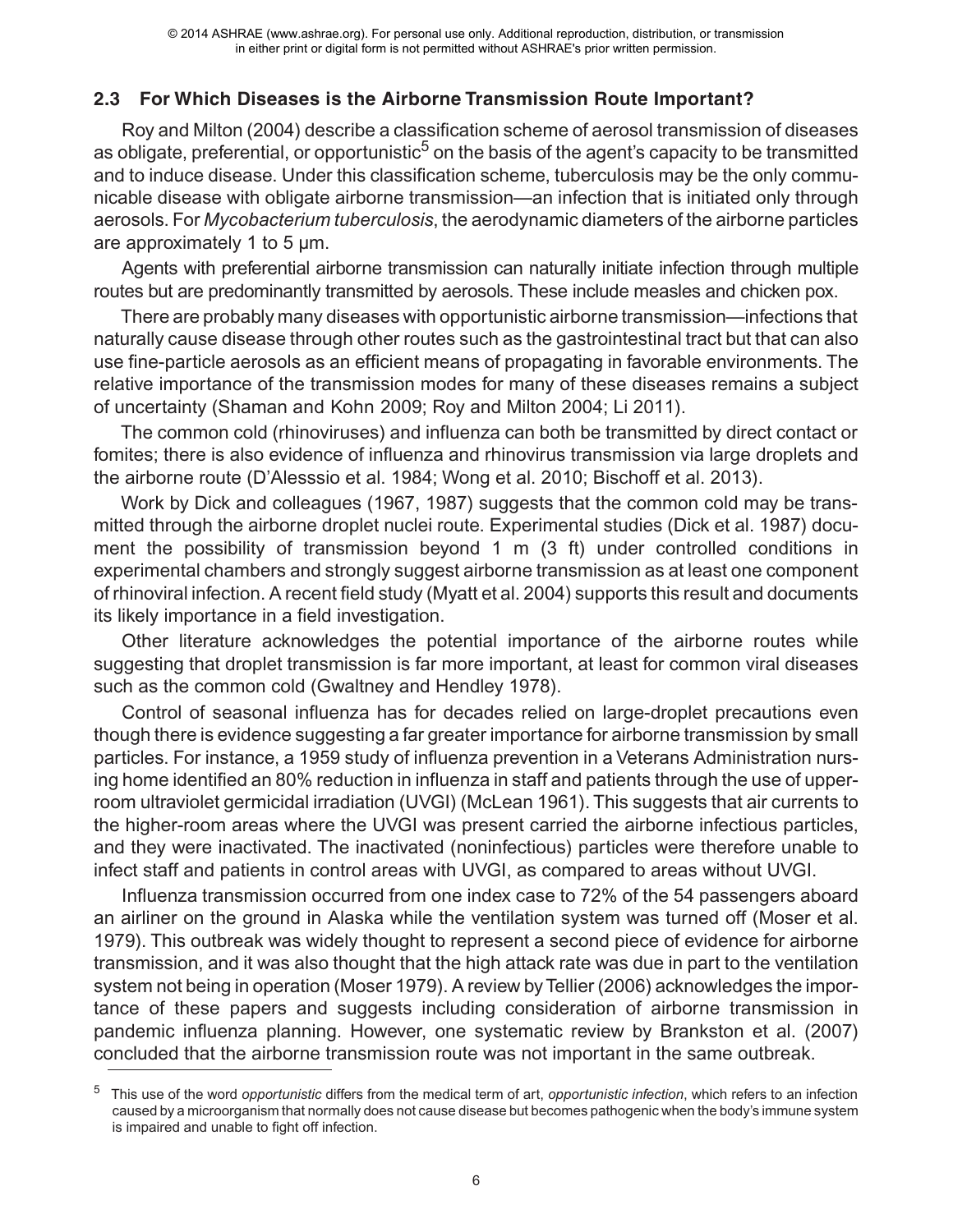A 1986 outbreak from the H1N1 influenza virus among U.S. Navy personnel was attributed to their having flown on the same airplanes. Many of the infected susceptibles were displaced considerably more than 2 m (7 ft) from the infected individuals (Klontz et al. 1989).This suggests the airborne route of transmission.

A 2009 outbreak of influenza A pandemic (H1N1) developed from a single index case patient in nine tour group members (30%) who had talked with the index case patient and in one airline passenger (not a tour group member) who had sat within two rows of her. None of the 14 tour group members who had not talked with the index case patient became ill.The authors therefore concluded that this outbreak was caused by droplet transmission and that airborne transmission was not a factor (Han et al. 2009).

Chu et al. (2005) documented that airborne transmission of severe acute respiratory syndrome (SARS, a severe form of pneumonia caused by a member of the coronavirus family of viruses—the same family that can cause the common cold) could occur. In one dramatic outbreak of SARS in the Amoy Gardens high-rise apartment, airborne transmission through droplet nuclei seemed to represent the primary mode of disease spread. This was likely due to a dried-out floor drain and airborne dissemination by the toilet exhaust fan and winds (Yu et al. 2004; Li et al. 2005a, 2005b). The observed pattern of disease spread from one building to another, and particularly on the upwind side of one building, could not be explained satisfactorily other than by the airborne route.

A study of Chinese student dormitories provides support for the theory of the airborne spread of the common cold (Sun et al. 2011). Ventilation rates were calculated from measured carbondioxide concentration in 238 dorm rooms in 13 buildings. A dose-response relationship was found between outdoor air flow rate per person in dorm rooms and the proportion of occupants with annual common cold infections  $\geq 6$  times. A mean ventilation rate of 5 L/(s·person) (10 cfm/ [s·person]) in dorm buildings was associated with 5% of self-reported common cold  $\geq 6$  times, compared to 35% at 1 L/(s·person) (2 cfm /[s·person]).

A literature review by Wat (2004) tabulates the mode of transmission and seasonality of six respiratory viruses, indicating that rhinovirus, influenza, adenovirus, and possibly coronavirus are spread by the airborne route.

The reader of this document should keep an open mind about the relative importance of the various modes of transmission due to the uncertainty that remains (Shaman and Kohn 2009) as illustrated by the studies described above. Disease transmission is complex, and onedimensional strategies are not suitable for universal application.

## **3. PRACTICAL IMPLICATIONS FOR BUILDING OWNERS, OPERATORS, AND ENGINEERS**

Small particles may be transported through ventilation systems, as has been documented for tuberculosis, Q-fever, and measles (Li et al. 2007). Therefore, when outbreaks occur in the workplace, transmission through HVAC systems must be considered. As disease transmission by direct contact, fomite, and large-droplet routes is reduced by more efficient prevention strategies, the airborne route is likely to become relatively more important.

If influenza transmission occurs not only through direct contact or large droplets, as is the long-standing public health tradition, but also through the airborne route, as newer data suggest, HVAC systems may contribute far more both to transmission of disease and, potentially, to reduction of transmission risk.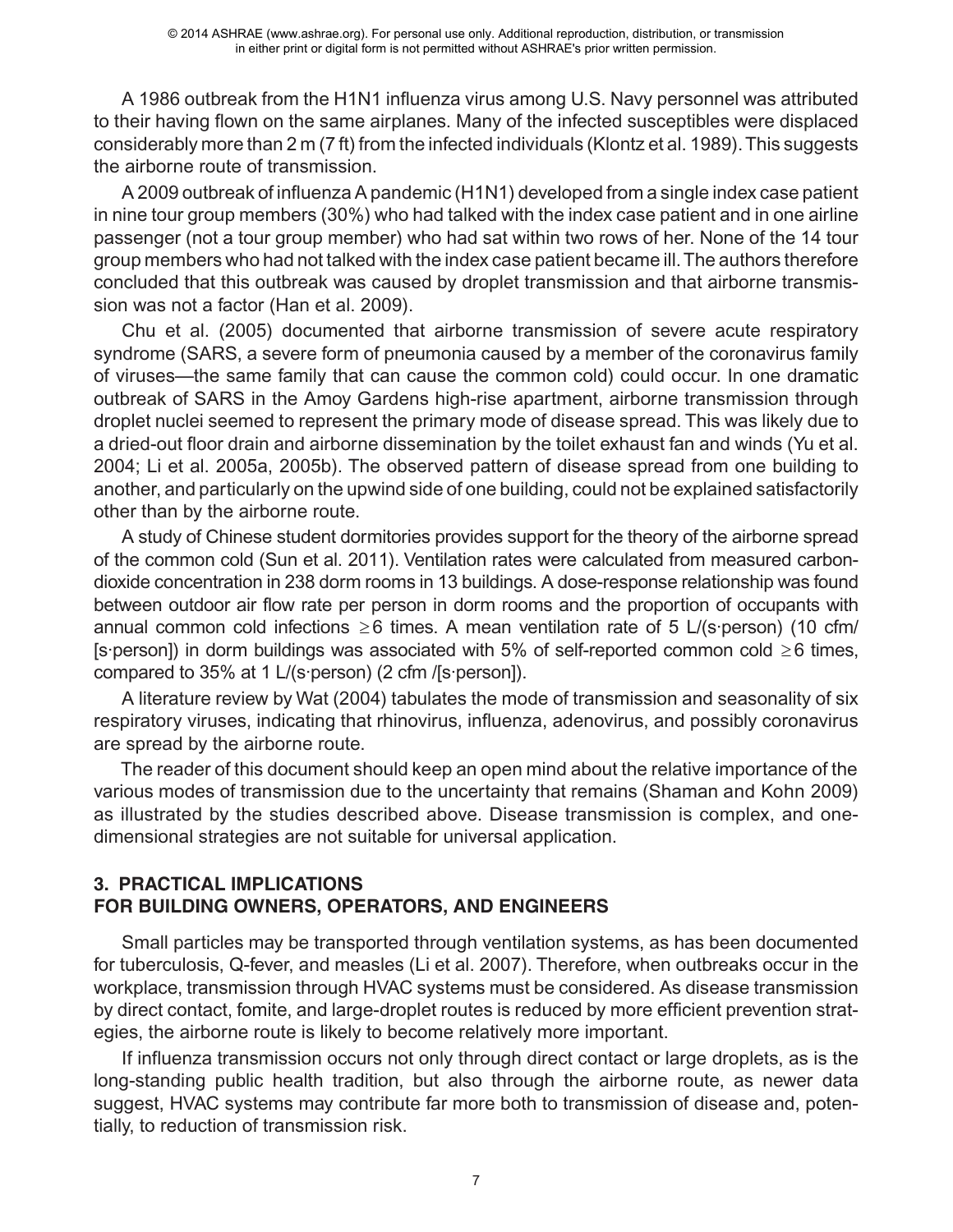There are practical limits to what HVAC systems can accomplish in preventing transmission of infections in large populations. In some cases, infections are transmitted in the absence of HVAC systems.

Owners, operators, and engineers are encouraged to collaborate with infection prevention specialists knowledgeable about transmission of infection in the community and the workplace and about strategies for prevention and risk mitigation.

# **3.1 Varying Approaches for Facility Type**

Health-care facilities have criteria for ventilation design to mitigate airborne transmission of infectious disease (FGI 2010; ASHRAE 2008). Yet most infections are transmitted in ordinary occupancies in the community and not in industrial or health-care occupancies.

ASHRAE does not provide specific *requirements* for infectious disease control in schools, prisons, shelters, transportation, and other public facilities other than the general ventilation and air quality requirements of Standards 62.1 and 62.2 (ASHRAE 2013b, 2013c). However, the *guidance* in this PD does apply to these facilities.

In health-care facilities, many common interventions to prevent infections aim to reduce transmission by direct or indirect contact (for example, directly via the hands of health-care personnel). Interventions also aim to prevent airborne transmission (Aliabadi et al. 2011).

Because of the difficulties in separating out the relative importance of transmission modes, recent work in health-care facilities has focused on "infection control bundles" (i.e., use of multiple modalities simultaneously) (Apisarnthanarak et al. 2009, et al. 2010a, et al. 2010b; Cheng et al. 2010). For two prototype diseases, tuberculosis and influenza, this bundle includes administrative and environmental controls and personal protective equipment in health-care settings. Given the current state of knowledge, this represents a practical solution.

For studies and other publications with specific guidance on air quality and energy in biomedical laboratories, animal research facilities, and health-care facilities, see the National Institutes of Health (NIH) Office of Research Facilities' website (http://orf.od.nih.gov/Policies AndGuidelines/Bioenvironmental).

A prerequisite to all of the strategies is a well-designed, installed, commissioned, and maintained HVAC system (Memarzadeh et al. 2010; NIOSH 2009a).

In considering going beyond requirements that include codes, standards, and practice guidelines, use guidance from published sources such as "Guidelines for Preventing the Transmission of Mycobacterium Tuberculosis in Health-Care Settings" (CDC 2005), *Guidelines for Design and Construction of Health Care Facilities* (FGI 2010), *Indoor Air Quality Guide: Best Practices for Design, Construction and Commissioning* (ASHRAE 2009), apic.org, and Table 1 in the Recommendations section, and discuss risk with the facility user. HVAC system designers can assist closely allied professionals such as architects and plumbing engineers to understand how sources of unplanned airflow can impact airborne infectious disease transmission. Examples include wastewater drains (especially if improperly trapped) and wall and door leakage (including the pumping action of swinging doors).

# **3.2 Ventilation and Air-Cleaning Strategies**

Because small particles remain airborne for some period of time, the design and operation of HVAC systems that move air can affect disease transmission in several ways, such as by the following: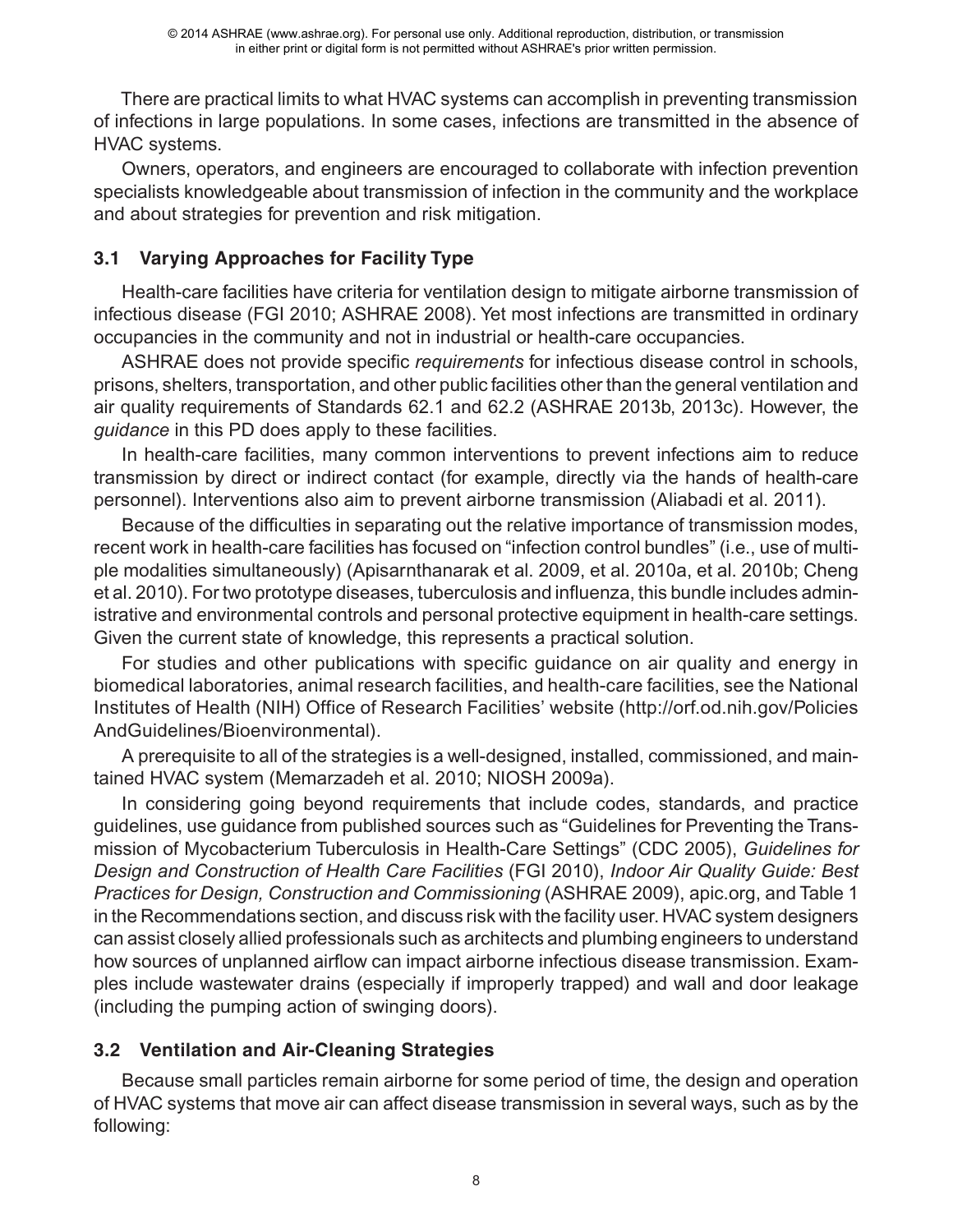- supplying clean air to susceptible occupants
- containing contaminated air and/or exhausting it to the outdoors
- diluting the air in a space with cleaner air from outdoors and/or by filtering the air
- cleaning the air within the room

The following strategies are of interest: dilution ventilation, laminar and other in-room flow regimes, differential room pressurization, personalized ventilation, source capture ventilation, filtration (central or unitary), and UVGI (upper room, in-room, and in the airstream).

ANSI/ASHRAE/ASHE Standard 170-2008, *Ventilation of Health-Care Facilities*, covers specific mandatory HVAC requirements including ventilation rates, filtration, and pressure relationships among rooms (ASHRAE 2008). The *Guidelines for Design and Construction of Health Care Facilities* (FGI 2010) include the Standard 170 requirements and describe other criteria that can guide designers of these facilities.

Ventilation represents a primary infectious disease control strategy through dilution of room air around a source and removal of infectious agents (CDC 2005). Directed supply and/or exhaust ventilation, such as nonaspirating diffusers for unidirectional low-velocity airflow, is important in several settings, including operating rooms (FGI 2010; ASHRAE 2008).

However, it remains unclear by how much infectious particle loads must be reduced to achieve a measurable reduction in disease transmissions and whether the efficiencies warrant the cost of using these controls.

Energy-conserving strategies that reduce annualized ventilation rates, such as demandcontrolled ventilation, should be used with caution, especially during mild outdoor conditions when the additional ventilation has low cost. Greater use of air economizers has a positive impact both on energy conservation and annualized dilution ventilation.

Natural ventilation, such as that provided by user-operable windows, is not covered as a method of infection control by most ventilation standards and guidelines. There are very few studies on natural ventilation for infection control in hospitals. One guideline that does address it recommends that natural ventilation systems should achieve specific ventilation rates that are significantly higher than the ventilation rates required in practice guidelines for mechanical systems (WHO 2009).

Room pressure differentials are important for controlling airflow between areas in a building (Siegel et al. 2007; CDC 2005). For example, airborne infection isolation rooms (AIIRs) are kept at negative pressure with respect to the surrounding areas to keep potential infectious agents within the rooms. Some designs for AIIRs incorporate supplemental dilution or exhaust/capture ventilation (CDC 2005). Interestingly, criteria for AIIRs differ substantially between cultures and countries in several ways, including air supply into anterooms, exhaust from space, and required ventilation air (Subhash et al. 2013; Fusco et al. 2012). This PD takes no position on whether anterooms should be required in practice guidelines.

Hospital rooms with immune-compromised individuals are kept at positive pressure in protective environments (PEs) to keep potential infectious agents (e.g., *Aspergillus* sp. or other filamentous fungi) out of the rooms (Siegel et al. 2007; FGI 2010; ASHRAE 2008).

Personalized ventilation systems that supply 100% outdoor air, highly filtered, or UV disinfected air directly to the occupant's breathing zone (Cermak et al. 2006; Sekhar et al. 2005) may be protective as shown by CFD analysis (Yang et al. 2013). However, there are no known field studies that justify the efficacy. Personalized ventilation may be effective against aerosols that travel both long distances as well as short-range routes (Li 2011).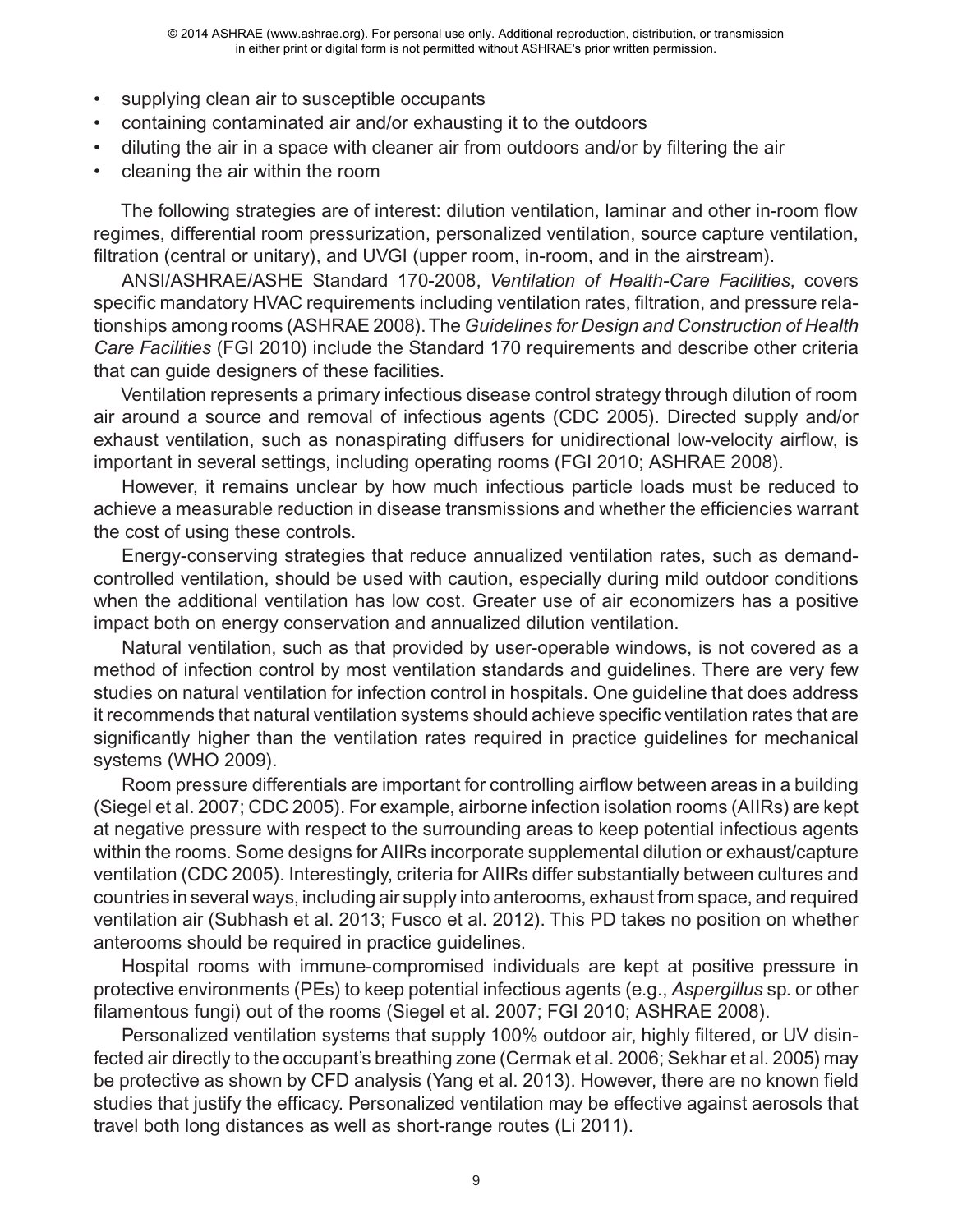The addition of highly efficient particle filtration to central ventilation systems is likely to reduce the airborne load of infectious particles (Azimi and Stephens 2013).<sup>6</sup> This control strategy can reduce the transport of infectious agents within individual areas and from one area to another when these areas share the same central ventilation system (e.g., from patient rooms in hospitals or lobbies in public access buildings to other occupied spaces).

Local, efficient filtration units (either ceiling mounted or portable, floor-standing) reduce local airborne loads and may serve purposes in specific areas such as health-care facilities or hightraffic public occupancies (Miller-Leiden et al. 1996; Kujundzic et al. 2006).

There are two UVGI strategies for general application: (1) installation into air handlers and/ or ventilating ducts and (2) irradiation of the upper air zones of occupied spaces with shielding of the lower occupied spaces because UV is harmful to room occupants (Reed 2010). Two strategies used in some but not all health-care occupancies are in-room irradiation of unoccupied spaces and of occupied spaces (e.g., operating suites) when personnel have appropriate personal protective equipment (PPE) (NIOSH 2009b).

All UVGI depends on inactivation of viable agents, both in the air and on surfaces, depending on the strategy. ASHRAE (2009) describes effective application of the first two UVGI strategies. For efficacy of in-room irradiation. see, for instance, "Decontamination of Targeted Pathogens from Patient Rooms Using an Automated Ultraviolet-C-Emitting Device" (Anderson et al. 2013).

In both duct-mounted and unoccupied in-room UVGI, the amount of radiation applied can be much higher compared to what can be used for upper-zone UVGI, resulting in higher aerosol exposure and quicker inactivation. Duct-mounted UVGI can be compared to filtration in the central ventilation system, because it inactivates the potentially infectious organisms while filtration removes them. UVGI does not impose a pressure drop burden on the ventilation system.

There is research that shows UVGI in both the upper-room and in-duct configurations can inactivate some disease-transmitting organisms (Riley et al. 1962; Ko et al. 2002; CDC 2005; Kujundzic et al. 2007; VanOsdell and Foarde 2002; Xu et al. 2003, et al. 2005), that it can affect disease transmission rates (McLean 1961), and that it can be safely deployed (Nardell et al. 2008).

Upper-zone UVGI, when effectively applied (ASHRAE 2009; NIOSH 2009a; Miller et al. 2013; Xu et al. 2013), inactivates infectious agents locally and can be considered in public access and high-traffic areas such as cafeterias, waiting rooms, and other public spaces. The fixtures are typically mounted at least 2.1 m (7 ft) above the floor, allowing at least an additional 0.3 m (1 ft) of space above the fixture for decontamination to occur. It is typically recommended when ventilation rates are low.

At air change rates much greater than 6 ach (air changes per hour), there is evidence that upper-room UVGI is less effective relative to particle removal by ventilation. This is thought to be because the particles have less residence exposure time to UV.

In-room UVGI may be performed in patient rooms between successive occupants using elevated levels of irradiation applied in the unoccupied room for a specified length of time. This is primarily a surface disinfectant strategy, though it also disinfects the air that is in the room at the time of irradiation (Anderson et al. 2013; Mahida et al. 2013). Because the UV is turned off before the next patient arrives, it has no continuing effect on the air.

 $6$  Filter efficiency varies with particle size, so the type of filtration required in order to be effective varies with the type of organism and the aerosol that carries it. ASHRAE Standard 52.2 (ASHRAE 2012b) describes a minimum efficiency reporting value (MERV) for filter efficiency at various particle sizes, and HEPA filtration may not be necessary. Specific personnel safety procedures may be required when changing filters, depending on the types of organisms and other contaminants that have been collected on the used media.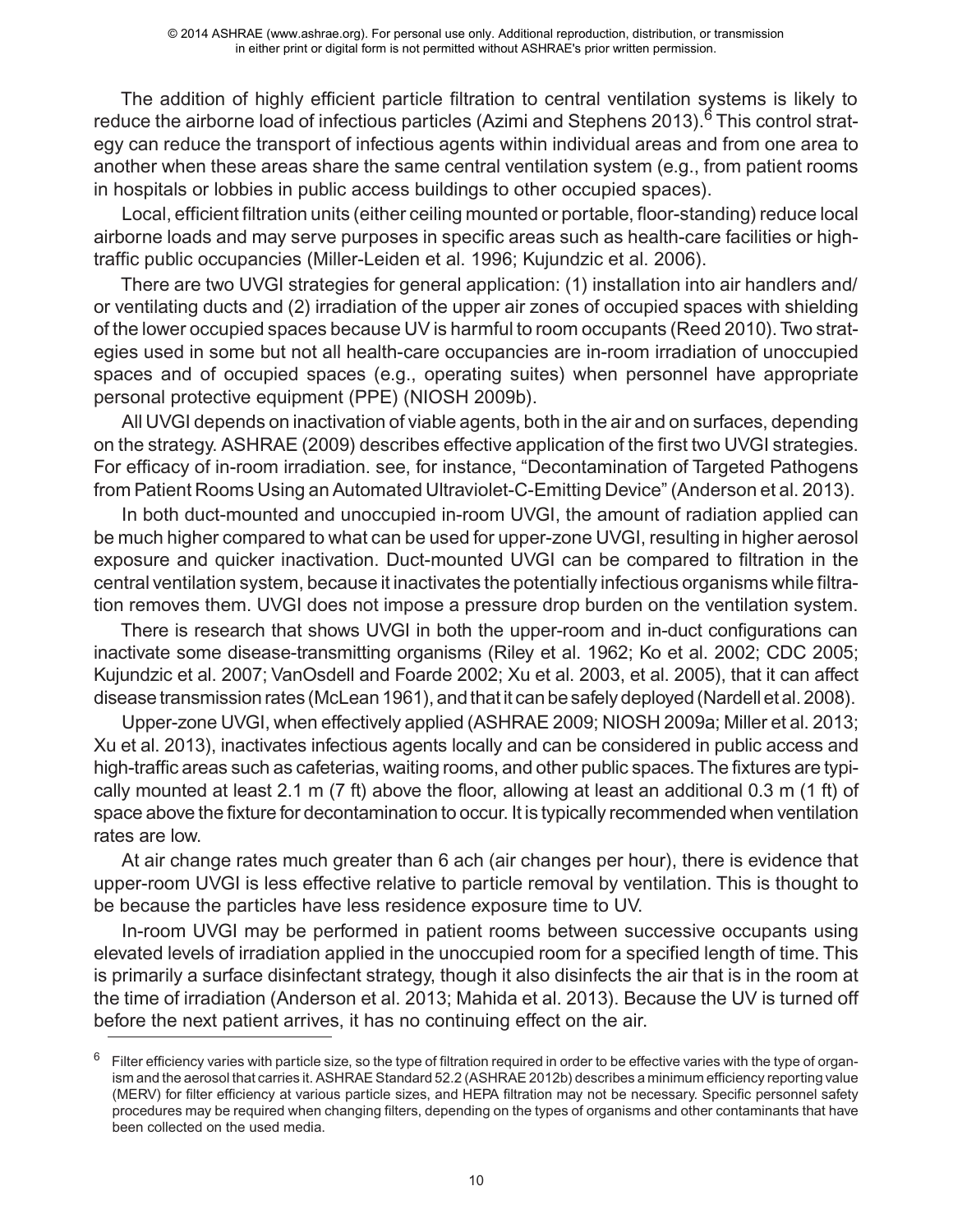A strategy of continuous irradiation of the air during surgery has been used, though this is not currently standard practice. When using this strategy, protection of operating room personnel from the UV radiation is advised.

Note that no controlled intervention studies showing the clinical efficacy of all of the above strategies have been conducted, *including dilution ventilation and pressure differential that are required under current practice standards and guidelines*.

If studies can be conducted, they should specifically include occupancies such as jails, homeless shelters, and health-care facilities. Compared to other facilities, these have a higher risk for both infected and susceptible individuals, which results in higher rates of disease transmission, making the impact more measurable and significant. Such research may lead to other recommended changes in HVAC system design. More research is also needed to document intrinsic (specific to microorganism) airborne virus and bacteria inactivation rates. See Table 1 for a summary of occupancy categories in which various strategies may be considered and priorities of research needs.

## **3.3 Temperature and Humidity**

Many HVAC systems can control indoor humidity and temperature, which can in turn influence transmissibility of infectious agents. Although the weight of evidence at this time suggests that controlling relative humidity (RH) can reduce transmission of certain airborne infectious organisms, including some strains of influenza, this PD refrains from making a universal recommendation.

According to Memarzadeh (2011), in a review of 120 papers conducted on the effect of humidity and temperature on the transmission of infectious viruses, numerous researchers suggest that three mechanisms could potentially explain the observed influence of RH on transmission. One possible mechanism is slower evaporation from large droplets influenced by higher humidity that a lower humidity would more rapidly change them into droplet nuclei. Nicas and colleagues (2005) show by modeling that emitted droplets will evaporate to 50% of their initial diameter and that if the initial diameter is <20 µm this process will happen before the droplets fall to a surface. For larger diameters and higher humidity this does not happen quickly enough to change large droplets into droplet nuclei before they fall. Wang et al. (2005) found that people inhaled fewer droplets at a higher RH.

The second possible mechanism is that RH may act at the level of the host. Breathing dry air could cause desiccation of the nasal mucosa, which would in turn render the host more susceptible to respiratory virus infections. The third possible mechanism is that RH may act at the level of the virus particle to affect its virulence.

Yang and Marr (2012b) discuss in a minireview the complexities of the relationship between aerosolized viruses and RH, including multiple hypotheses such as water activity, surface inactivation, and salt toxicity, that may account for the association between humidity and viability of viruses in aerosols. They also propose their own hypothesis that changes in pH (induced by evaporation) within the aerosol compromise the infectivity. They conclude that the precise mechanisms underlying the relationship remain largely unverified; there are still large gaps in the literature, and a complete understanding will require more in-depth studies with collaboration across disciplines.

Memarzadeh (2011) further concludes that there is insufficient evidence to say that maintaining an enclosed environment at a certain temperature and at a certain RH, is likely to reduce the airborne survival and therefore transmission of influenza virus when compared with a similar environment that does not adhere to such tight control of indoor temperature and RH.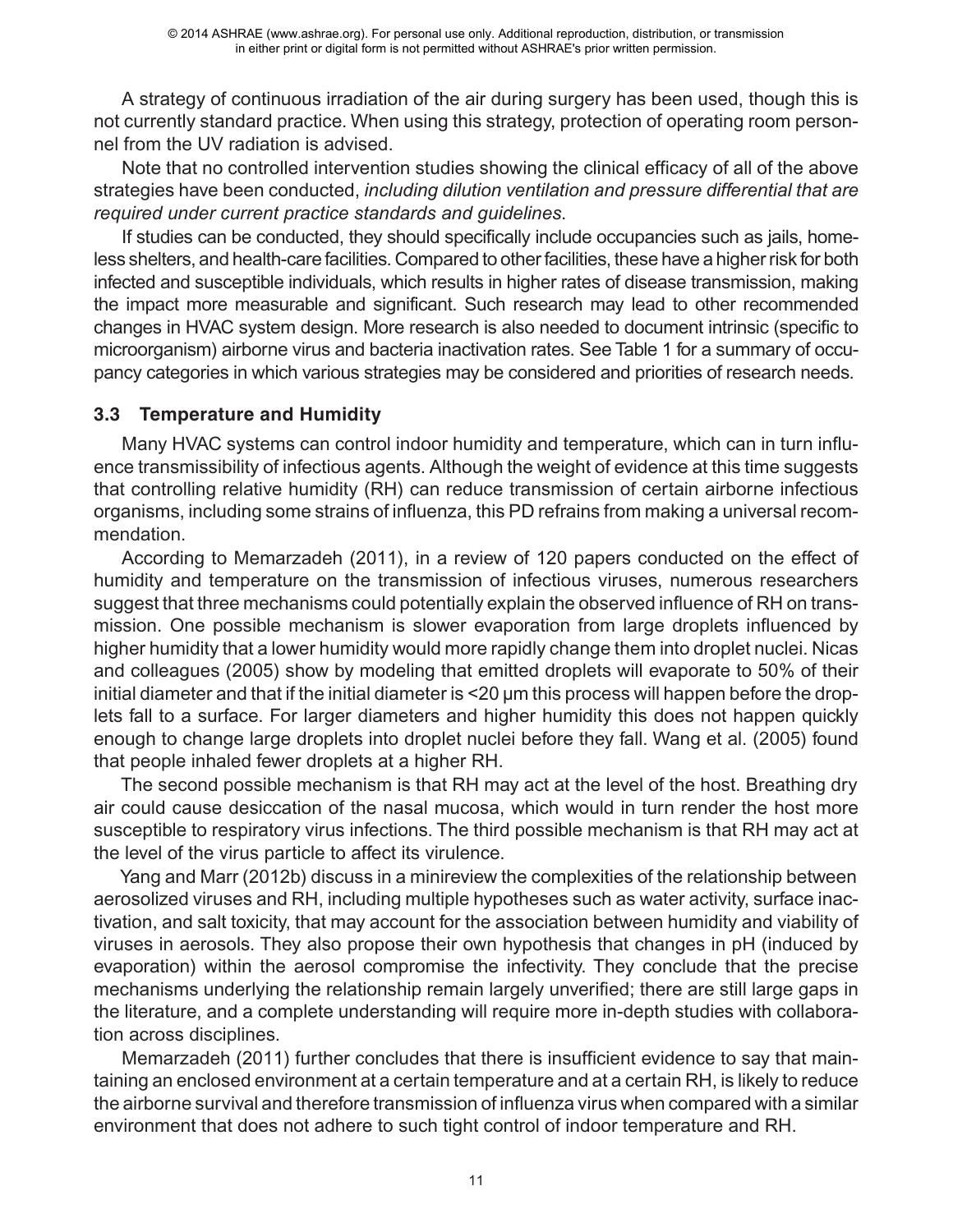A sample of the findings of numerous individual studies follows.

Schaffer et al. (1976) revealed that viral transmission at low (<40%) and high (>80%) relative humidity was much higher than at medium relative humidity (about 50%).

Lowen et al. (2007) and Shaman and Kohn (2009) conclude that low humidity and low temperature strongly increase influenza transmission between guinea pigs and hypothesize this is caused by rapid formation of droplet nuclei and increased survival of the infectious agent. Lowen suggests that humidification of indoor air (particularly in places, such as nursing homes and emergency rooms, where transmission to those at high risk for complications is likely) may help decrease the spread and the toll of influenza during influenza season.

Yang et al. (2012a) studied the relationship between influenza A virus (IAV) viability over a large range of RH in several media, including human mucus. They found the relationship between viability and RH depends on droplet composition: viability decreased in saline solutions, did not change significantly in solutions supplemented with proteins, and increased dramatically in mucus. Thus, laboratory studies that do not use mucus may yield viability results that do not represent those of human-generated aerosols in the field. Their results also suggest that there exist three regimes of IAV viability defined by three different ranges of RH.

Noti et al. (2013) found that at low relative humidity (23%), influenza retains maximal infectivity (71% to 77%) and that inactivation (infectivity 16% to 22%) of the virus at higher relative humidity (43%) occurs rapidly (60 min) after coughing. This study used manikins and aerosolization in a nebulizer, using a cell culture medium.<sup>1</sup>

Another factor to consider before using higher indoor humidity to reduce airborne disease transmission is that it may interfere with the effectiveness of UVGI. Two studies with *S. marcescens* showed an increased survival in the presence of UV light at higher RH levels. This was suggested to be due to the protective effect of larger particle sizes, as evaporation would be less at these higher RH levels, thus indicating a protective effect of a thicker water coat against UV radiation (Tang 2009). Two other studies also show that UVGI is less effective at higher RH and suggest it is due to a change in DNA conformation (Peccia et al. 2001; Xu et al. 2005).

In addition to the above, there are comfort issues to be considered when selecting indoor temperature and humidity parameters for the operation of buildings. For instance, the optimum temperature to reduce the survival of airborne influenza virus may be above 30°C (86°F) at 50% rh (Tang 2009), which is not usually acceptable for human thermal comfort (ASHRAE 2013a). Furthermore, higher humidity increases the potential for mold and moisture problems (ASHRAE 2013b).

For all of the above reasons, this PD does not make a broad recommendation on indoor temperature and humidity for the purpose of controlling infectious disease. Practitioners may use the information above to make building design and operation decisions on a case-by-case basis.

## **3.4 Non-HVAC Strategies**

Building owners and managers should understand that education and policies, such as allowing and encouraging employees to stay at home when ill, are more effective than any HVAC interventions. Administrative measures such as prompt identification of patients with

 $7$  Email correspondence with coauthor Linsley on November 22, 2013, explains that the medium used was complete Dulbecco's modified Eagle's medium (CDMEM), which consists of Dulbecco's modified Eagle's medium, 100 U/ml penicillin G, 100 µg/ml streptomycin, 2 mM L-glutamine, 0.2% bovine serum albumin, and 25 mM HEPES buffer.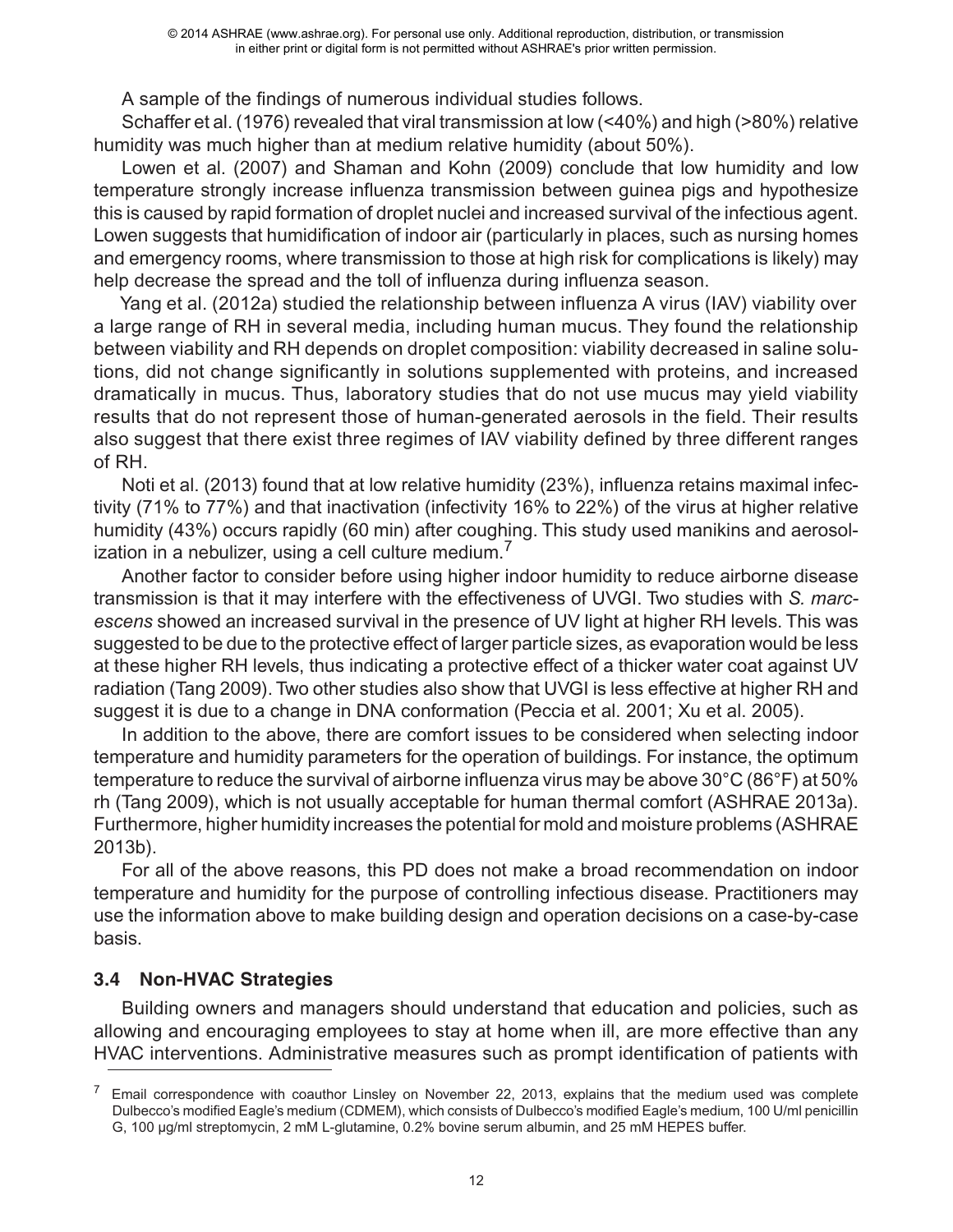influenza-like illness and use of source control (respiratory hygiene<sup>8</sup>) are also important, especially in health-care settings. In some cases, high-efficiency personal protective equipment (e.g., N95 respirators [CDC 2014]) may be considered.

Vaccination, a general public health measure, is efficient and effective for many diseases, in part because it does not rely on facility operation and maintenance. On the other hand, vaccination is sometimes unavailable or insufficiently effective. For example, despite an average effectiveness of 60% to 70% for influenza (Osterholm et al. 2012), effectiveness can decline to as low as 10% in "bad match" years (Belongia et al. 2009). In such a case, HVAC interventions may be more important, even though they are less well understood. For example, recent modeling (Gao et al. 2012) suggests that dilution ventilation can support pandemic management as an essential complement to social distancing and can reduce the necessity of school closures.

For current information on these nonventilation strategies, readers should consult websites maintained by public health and safety authorities, such as the Centers for Disease Control and Prevention (CDC), Department of Homeland Security (DHS), flu.gov, the official influenza website of the U.S. Department of Health and Human Services (USDHHS), and the World Health Organization (WHO) (in particular, www.who.int/influ enza/preparedness/en/, WHO 2014).

## **3.5 Emergency Planning**

Four worldwide (pandemic) outbreaks of influenza occurred in the twentieth century: 1918, 1957, 1968, and 2009 (BOMA 2012). Not classified as true pandemics are three notable epidemics: a pseudopandemic in 1947 with low death rates, an epidemic in 1977 that was a pandemic in children, and an abortive epidemic of swine influenza in 1976 that was feared to have pandemic potential. The most recent H1N1 pandemic in 2009 resulted in thousands of deaths worldwide but was nowhere near the death toll of the 1918 Spanish flu, which was the most serious pandemic in recent history and was responsible for the deaths of an estimated more than 50 million people. There have been about three influenza pandemics in each century for the last 300 years. If a new outbreak occurs and is caused by a microorganism that spreads by the airborne route, fast action affecting building operations will be needed.

Some biological agents that may be used in terrorist attacks are addressed elsewhere (USDHHS 2002, 2003).

Engineers can support emergency planning by understanding the design, operations, and maintenance adequacy of buildings for which they are responsible and helping emergency planners mitigate vulnerabilities or develop interventions. For instance, there may be means to increase dilution ventilation, increase relative humidity, or quickly apply upperroom UVGI in an emergency room, transportation waiting area, shelter, jail, and crowded entries to buildings in an emergency, provided that this does not create either (1) flow of air to less contaminated areas or (2) conditions of extreme discomfort. In other situations, curtailing ventilation or creating pressure differentials may be the appropriate strategy. Actions should be thoughtfully undertaken in collaboration with infection control professionals and based on knowledge of the system and its operation and the nature and source of the threat.

<sup>8</sup> Respiratory hygiene includes behavior such as coughing into and disposing of facial tissue or putting masks on ill individuals to prevent dissemination of particles (CDC 2001; Siegel et al. 2007).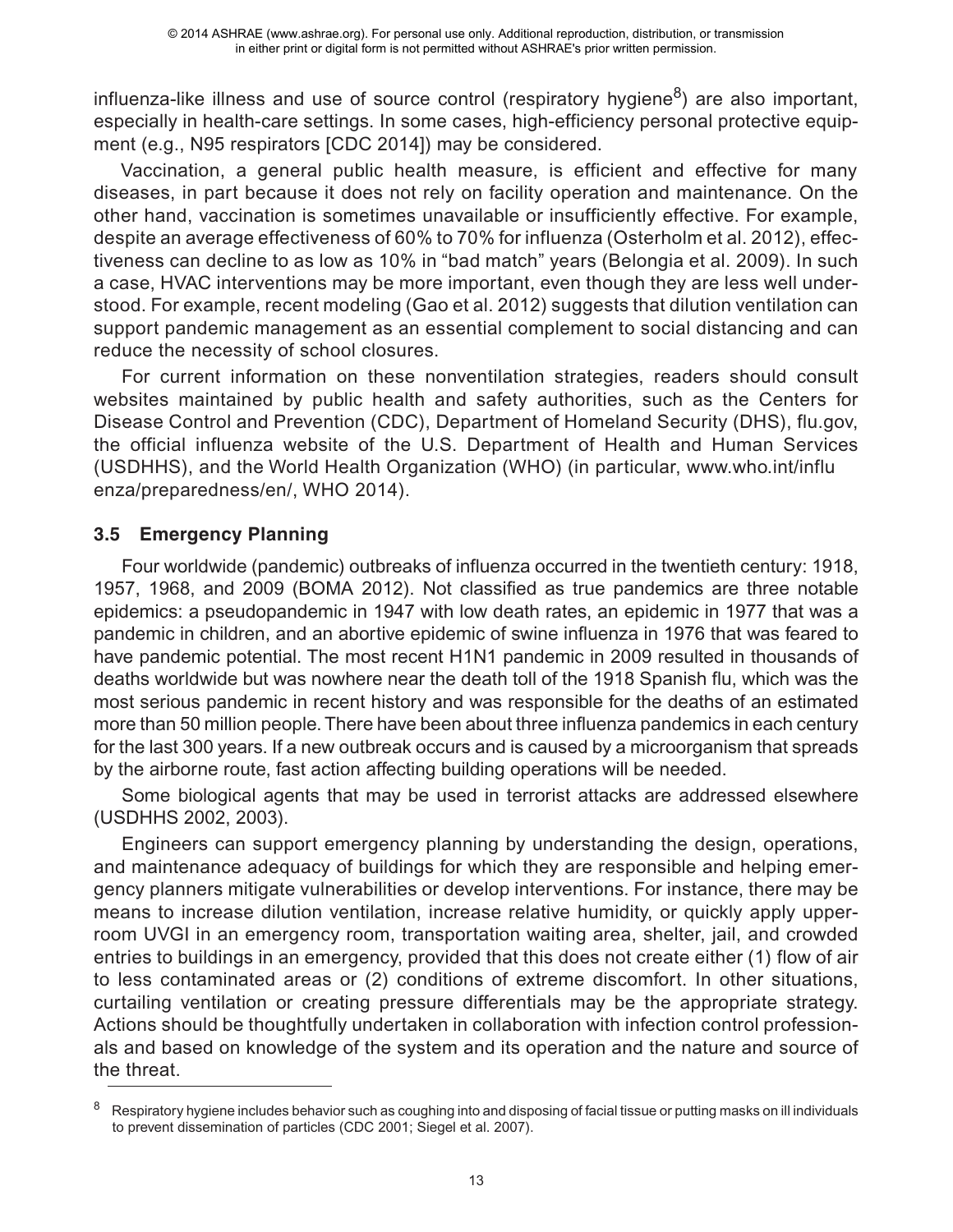At the building level, engineers may provide support by (1) identifying vulnerabilities with air intake, wind direction, shielding, etc.; (2) identifying building systems and safe zones in the general building environment; (3) identifying approaches to interrupting air supply to designated "shelter-in-place" locations in general building environments; and 4) identifying cohorting possibilities for pandemic situations so that whole areas of a hospital may be placed under isolation and negative pressure. For guidance, see "Airborne Infectious Disease Management Manual: Methods for Temporary Negative Pressure Isolation" (MDH 2013).

Building operators and engineers should have information about how to contact public health authorities and other emergency planning support (BOMA 2012).

# **4. RECOMMENDATIONS**

Some infectious diseases are transmitted through inhalation of airborne infectious particles, which can be disseminated through buildings by pathways that include ventilation systems. Airborne infectious disease transmission can be reduced using dilution ventilation; directional ventilation; in-room airflow regimes; room pressure differentials; personalized ventilation;<sup>9</sup> and source capture ventilation, filtration, and UVGI.

Engineers play a key role in reducing disease transmission that occurs in buildings. Goal 11 of the ASHRAE Research Strategic Plan for 2010–2015, "Understand Influences of HVAC&R on Airborne Pathogen Transmission in Public Spaces and Develop Effective Control Strategies," recognizes the key role that ASHRAE plays (ASHRAE 2010).

Societal disruption from epidemics and the unexpected transmission of disease in workplaces, public access facilities, and transportation warrants further research on the effectiveness of engineering controls.

ASHRAE recommends the following:

- All facility designs should follow the latest practice standards, including but not limited to ASHRAE Standard 55 for thermal conditions (ASHRAE 2013a); ventilation Standards 62.1 (ASHRAE 2013b), 62.2 (ASHRAE 2013c), and 170 (ASHRAE 2008; and FGI *Guidelines for Design and Construction of Health Care Facilities* (FGI 2010).
- Commissioning, maintenance, and proper operation of buildings, and, in particular, systems intended to control airborne infectious disease, are necessary for buildings and systems to be effective.
- Building designers, owners, and operators should give high priority to enhancing welldesigned, installed, commissioned, and maintained HVAC systems with supplemental filtration, UVGI, and, in some cases, to additional or more effective ventilation to the breathing zone. Filtration and UVGI can be applied in new buildings at moderate additional cost and can be applied quickly in existing building systems to decrease the severity of acute disease outbreaks. *Indoor Air Quality Guide* (ASHRAE 2009) contains information about the benefits of and techniques for accomplishing these enhancements.
- New health-care facilities, including key points of entry such as emergency, admission, and waiting rooms; crowded shelters; and similar facilities should incorporate the infrastructure to quickly respond to a pandemic. Such infrastructure might include, for

<sup>9</sup> For the purpose of this PD, personalized ventilation is a mechanical ventilation strategy of supplying air directly to the occupant's breathing zone without mixing it with contaminated room air.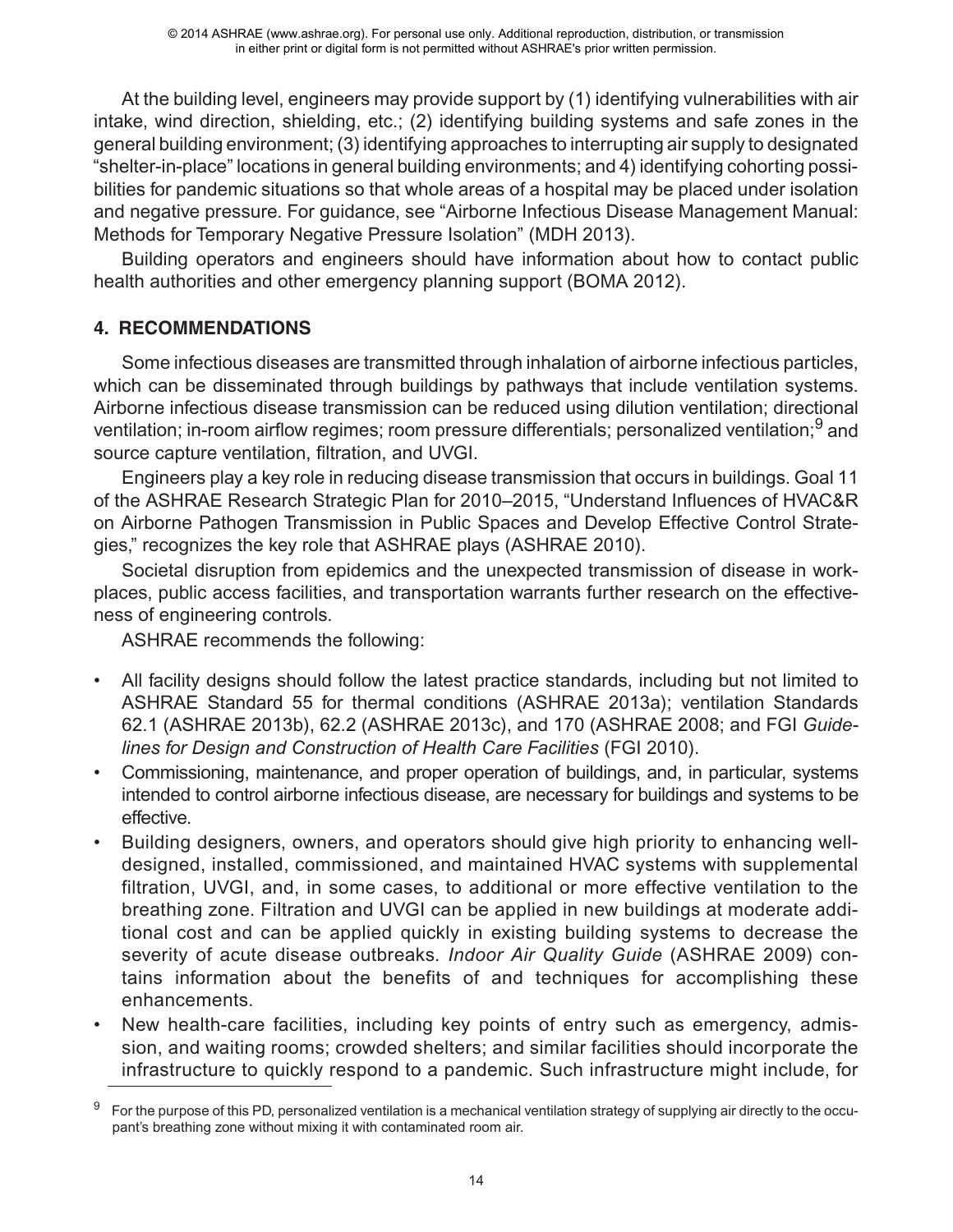example, HVAC systems that separate high-risk areas; physical space and HVAC system capacity to upgrade filtration; the ability to increase ventilation even as high as 100% outdoor air; the ability to humidify air; and receptacles at the upper room and ceiling heights of at least 2.4 m (8 ft) to enable effective upper-room UVGI. Once the building is in operation, rapid availability of filter elements and upper-room UV fixtures should be arranged for rapid deployment in an emergency.

- Infection control strategies should always include a bundle of multiple interventions and strategies (not just ventilation).
- Multidisciplinary teams of engineers, building operators, scientists, infection prevention specialists, and epidemiologists should collaborate to identify and implement interventions aimed at mitigation of risk from airborne infectious disease and understand the uncertainty of the effectiveness of current practice recommendations.
- Building operators and engineers have a role to play in planning (BOMA 2012) for infectious disease transmission emergencies.
- Committees that write and maintain practice standards and guidelines for critical environments such as health-care facilities and crowded shelters should consider recent research and understanding of infectious disease control and consider adding or strengthening requirements for the following:
	- Improved particle filtration for central air handlers
	- Upper-room and possibly other UVGI interventions or at least the ceiling heights and electrical infrastructure to quickly deploy them
	- The ability to quickly and temporarily increase the outdoor air ventilation rate in the event of an infectious disease outbreak
	- Avoiding unintended adverse consequences in infectious disease transmission resulting from lower ventilation levels motivated solely by reduced energy consumption
- Airborne infectious disease researchers should receive input on study design, methodology, and execution from many discipline experts (including engineers, infection prevention specialists, health-care epidemiologists, public health officials, and others) to provide a better picture of the interplay between building systems and disease transmission.
- Controlled intervention studies should be conducted to quantify increases or decreases in disease propagation resulting from various ventilation rates.
- Controlled intervention studies should be conducted to quantify the relative airborne infection control performance and cost-effectiveness of specific engineering controls individually and in combination in field applications. Table 1 summarizes the research priority and applicable occupancy categories for each strategy. Studies should include occupancies at high-risk (such as jails, homeless shelters, schools, nursing homes, and health-care facilities).
- Research should quantify rates of airborne removal by filtration and inactivation by UVGI strategies specific to individual microorganisms and should field validate in real facilities the effectiveness of these interventions in preventing transmission.
- Research should be conducted to better characterize the particle size distributions of coughed materials, which are thought to encompass a broad range of diameters.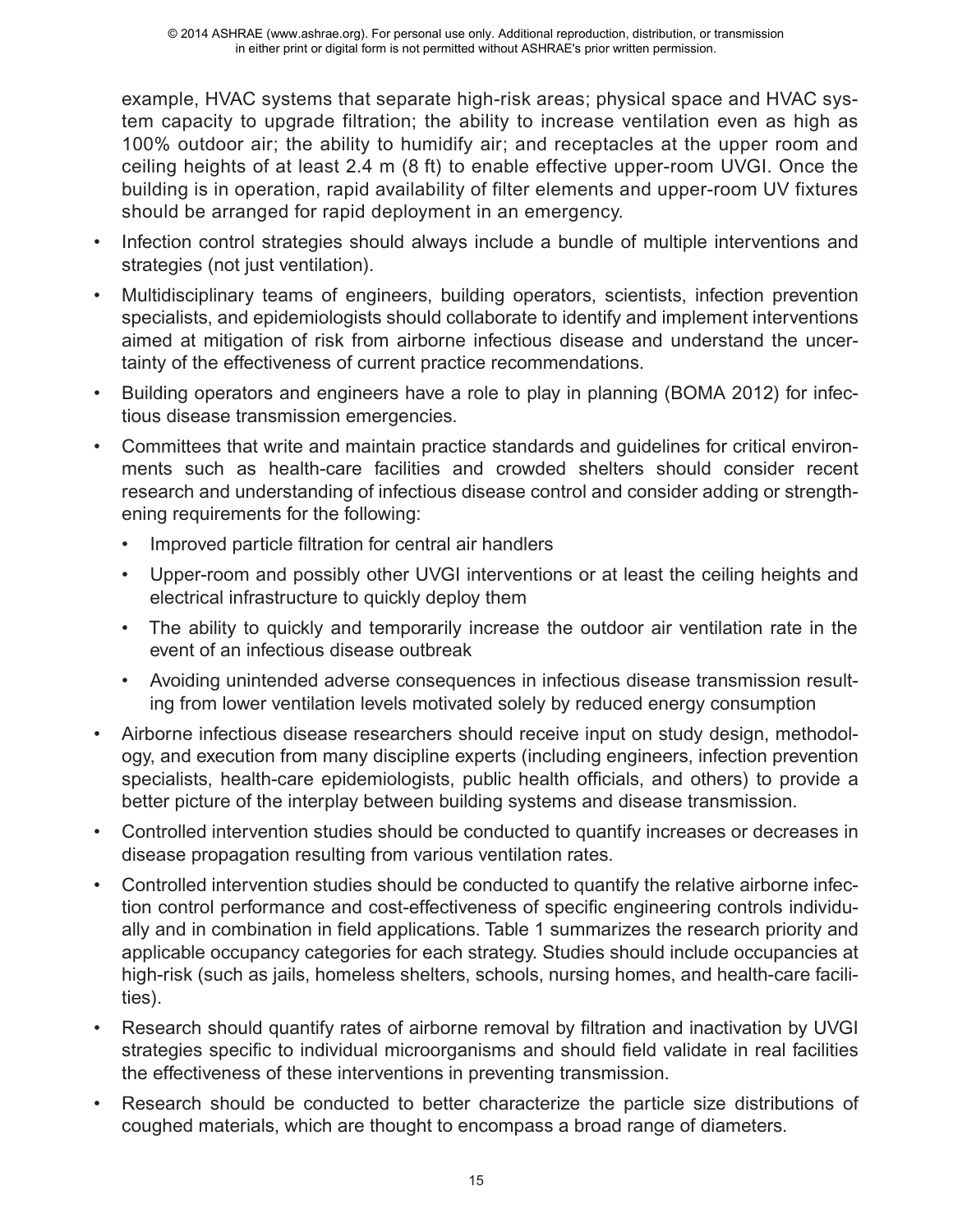| <b>Strategy</b>             | <b>Occupancy Categories Applicable</b><br>for Consideration* | <b>Application</b><br><b>Priority</b> | <b>Research</b><br><b>Priority</b> |
|-----------------------------|--------------------------------------------------------------|---------------------------------------|------------------------------------|
| <b>Dilution ventilation</b> | All                                                          | High                                  | Medium                             |
| Temperature and humidity    | All except 7 and 11                                          | Medium                                | High                               |
| Personalized ventilation    | 1, 4, 6, 9, 10, 14                                           | Medium                                | High                               |
| Local exhaust               | 1, 2, 8, 14                                                  | Medium                                | Medium                             |
| Central system filtration   | All                                                          | High                                  | High                               |
| Local air filtration        | 1, 4, 6, 7, 8 10                                             | Medium                                | High                               |
| Upper-room UVGI             | 1, 2, 3, 5, 6, 8, 9, 14                                      | High                                  | Highest                            |
| Duct and air-handler UVGI   | 1, 2, 3, 4, 5, 6, 8, 9, 14                                   | Medium                                | Highest                            |
| In-room flow regimes        | 1, 6, 8, 9, 10, 14                                           | High                                  | High                               |
| Differential pressurization | 1, 2, 7, 8 11, 14                                            | High                                  | High                               |

| <b>Table 1</b> Airborne Infectious Disease Engineering Control Strategies: Occupancy Interventions |
|----------------------------------------------------------------------------------------------------|
| and Their Priority for Application and Research                                                    |

*Note:* In practical application, a combination of the individual interventions will be more effective than any single one in isolation. \*Occupancy Categories:

1. Health care (residential and outpatient)

- 2. Correctional facilities
- 3. Educational < age 8
- 4. Educational > age 8
- 5. Food and beverage
- 6. Internet café/game rooms
- 7. Hotel, motel, dormitory
- 8. Residential shelters
- 9. Public assembly and waiting
- 10. Transportation conveyances
- 11. Residential multifamily
- 12. Retail

13. Sports

14. Laboratories where infectious diseases vectors are handled

## **5. REFERENCES**

- Aliabadi, A.A., S.N. Rogak, K.H. Bartlett, and S.I. Green. 2011. Preventing airborne disease transmission: Review of methods for ventilation design in health care facilities. *Advances in Preventive Medicine*. Article ID 12406.
- Anderson, D.J., M.F. Gergen, E. Smathers, D.J. Sexton, L.F. Chen, D.J. Weber, W.A. Rutala. 2013. Decontamination of targeted pathogens from patient rooms using an automated ultraviolet-C-emitting device. *Infection Control and Hospital Epidemiology* 34(5):466–71.
- Apisarnthanarak, A., P. Apisarnthanarak, B. Cheevakumjorn, and L. M. Mundy. 2009. Intervention with an infection control bundle to reduce transmission of influenza-like illnesses in a Thai preschool. *Infection Control and Hospital Epidemiology* September 30(9):817–22. doi: 10.1086/599773.
- Apisarnthanarak, A., P. Apisarnthanarak, B. Cheevakumjorn, and L. M. Mundy. 2010a. Implementation of an infection control bundle in a school to reduce transmission of influenza-like illness during the novel influenza A 2009 H1N1 pandemic. *Infection Control and Hospital Epidemiology* March, 31(3):310–1. doi: 10.1086/651063.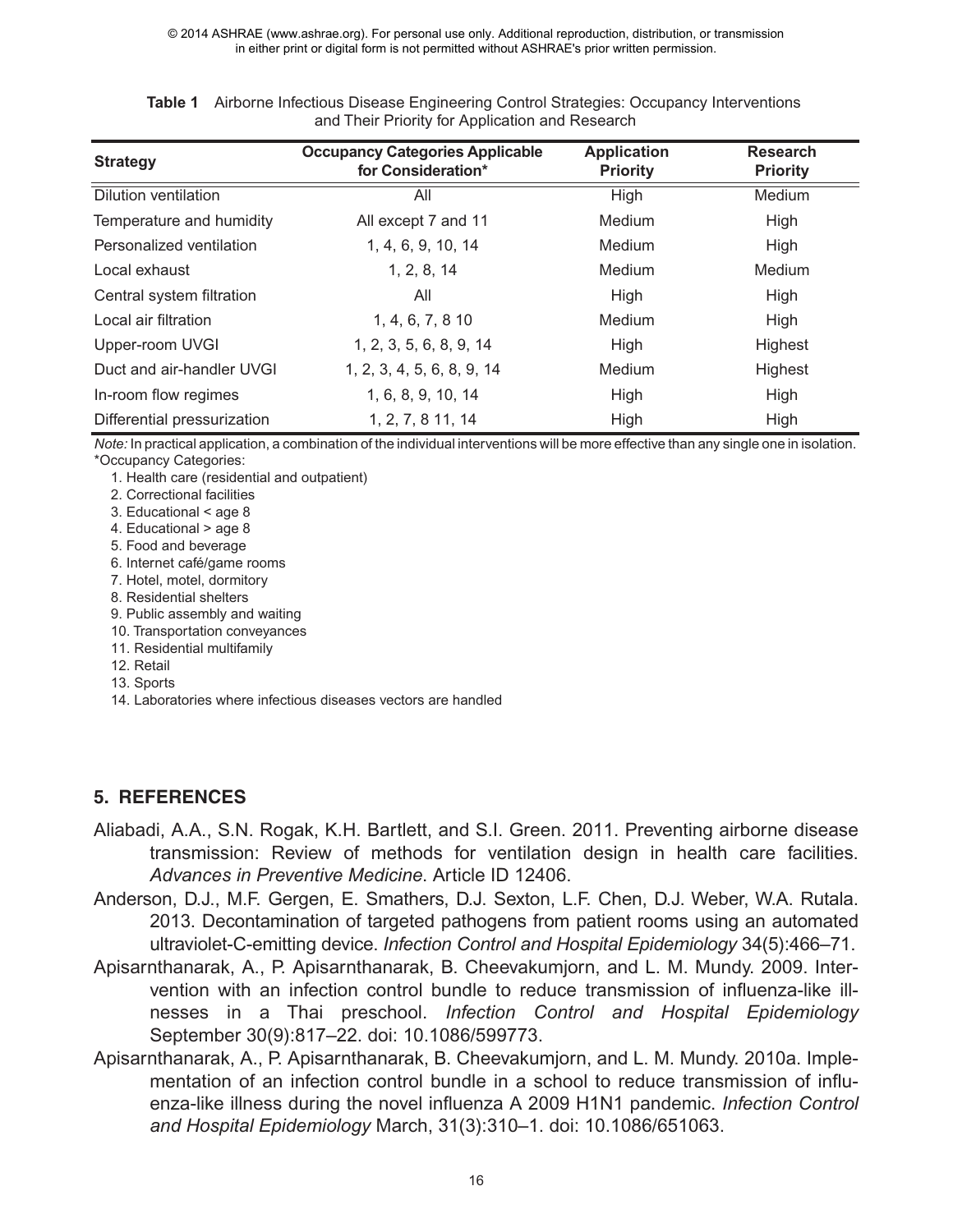- Apisarnthanarak, A., T.M. Uyeki, P. Puthavathana, R. Kitphati, and L.M. Mundy. 2010b. Reduction of seasonal influenza transmission among healthcare workers in an intensive care unit: A 4-year intervention study in Thailand. *Infection Control and Hospital Epidemiology* October, 31(10):996–1003. doi: 10.1086/656565.
- ASHRAE. 2000. ASHRAE Guideline 12-2000, *Minimizing the Risk of Legionellosis Associated With Building Water Systems*. Atlanta: ASHRAE.
- ASHRAE. 2008. ANSI/ASHRAE/ASHE Standard 170-2008*, Ventilation of Health-Care Facilities*. Atlanta: ASHRAE.
- ASHRAE. 2009. *Indoor Air Quality Guide: Best Practices for Design, Construction and Commissioning*. Atlanta: ASHRAE.
- ASHRAE. 2010. ASHRAE 2010–2015 Research Strategic Plan. www.ashrae.org/standards -research--technology/research. Atlanta: ASHRAE.
- ASHRAE. 2012a. *Legionellosis*, Position Document. Atlanta: ASHRAE.
- ASHRAE. 2012b. ASHRAE Standard 52.2-2012, *Method of Testing General Ventilation Air-Cleaning Devices for Removal Efficiency by Particle Size*. Atlanta: ASHRAE.
- ASHRAE. 2013a. ASHRAE Standard 55-2013, *Thermal Environmental Conditions for Human Occupancy*. Atlanta: ASHRAE.
- ASHRAE. 2013b. ANSI/ASHRAE Standard 62.1-2013, *Ventilation for Acceptable Indoor Air Quality*. Atlanta: ASHRAE.
- ASHRAE. 2013c. ANSI/ASHRAE Standard 62.2-2013, *Ventilation and Acceptable Indoor Air Quality in Low-Rise Residential Buildings*. Atlanta: ASHRAE.
- ASHRAE. 2013d. *Minimizing Indoor Mold Problems through Management of Moisture in Building Systems*, Position Document. Atlanta: ASHRAE.
- Azimi, P. and B. Stephens. 2013. HVAC filtration for controlling infectious airborne disease transmission in indoor environments: Predicting risk reductions and operational costs. *Building and Environment* 70:150e160.
- Belongia, E.A., B.A. Kieke, J.G. Donahue, R.T. Greenlee, A. Balish, A. Foust, S. Lindstrom, D.K. Shay. 2009. Marshfield Influenza Study Group. Effectiveness of inactivated influenza vaccines varied substantially with antigenic match from the 2004–2005 season to the 2006–2007 season. *Journal of Infectious Diseases*, January, 15;199(2):159–67. doi: 10.1086/595861.
- Bischoff, W.E., K. Swett, I. Leng, T.R. Peters. 2013.Exposure to influenza virus aerosols during routine patient care. *Journal of Infectious Diseases* 207(7):1037–46. doi: 10.1093/ infdis/jis773. Epub 2013, Jan 30.
- BOMA. 2012. *Emergency Preparedness Guidebook: The Property Professional's Resource for Developing Emergency Plans for Natural and Human-Based Threats*. Washington, DC: Building Owners and Managers Association International.
- Brankston, G., L. Gitterman, Z. Hirji, C. Lemieux, and M. Gardam. 2007. Transmission of influenza A in human beings. *Lancet Infectious Disease* 7:257–65.
- Catanzaro, A. 1982. Nosocomial Tuberculosis. *American Review of Respiratory Diseases.* 125:559–62.
- CDC. 2001. Recognition of illness associated with the intentional release of a biologic agent. *Journal of the American Medical Association* 286:2088–90. Centers for Disease Control and Prevention.
- CDC. 2003. *Guidelines for Environmental Infection Control in Health-Care Facilities*. Atlanta: Center for Disease Control and Prevention.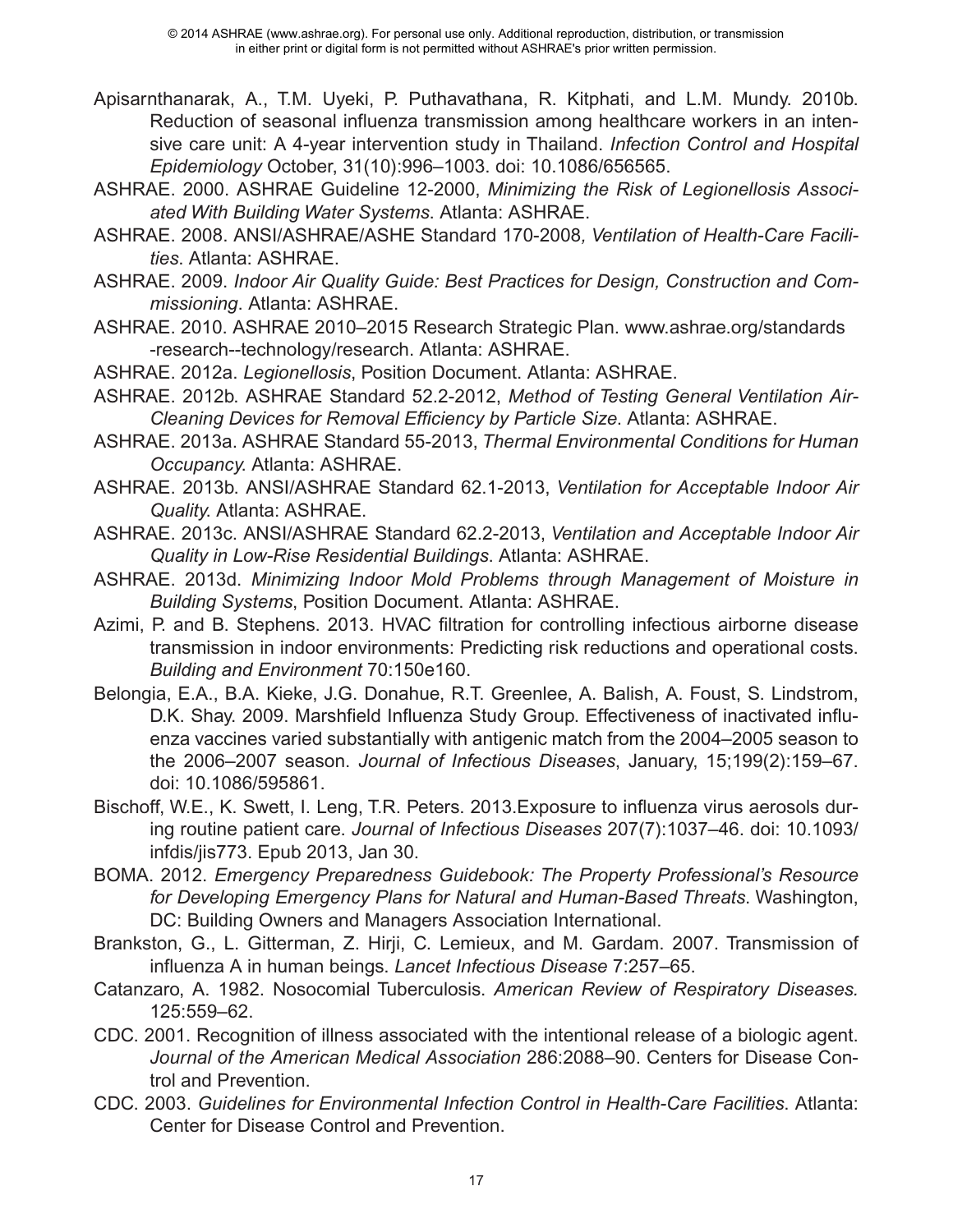- CDC. 2005. Guidelines for Preventing the Transmission of *Mycobacterium Tuberculosis* in Health-Care Settings. *Morbidity and Mortality Weekly Report* (MMWR), 54 (No. RR-17):1–140. Atlanta: Centers for Disease Control and Prevention.
- CDC. 2014. NIOSH-approved N95 particulate filtering facepiece respirators. www.cdc.gov /niosh/npptl/topics/respirators/disp\_part/n95list1.html.
- Cermak, R., A.K. Melikov, Lubos Forejt, and Oldrich Kovar. 2006. Performance of personalized ventilation in conjunction with mixing and displacement ventilation. *HVAC&R Research* 12(2):295–311.
- Cheng, V.C., J.W. Tai, L.M. Wong, J.F. Chan, I.W. Li, K.K. To, I.F. Hung, K.H. Chan, P.L. Ho, and K.Y. Yuen. 2010. Prevention of nosocomial transmission of swine-origin pandemic influenza virus A/H1N1 by infection control bundle. *Journal of Hospital Infection* March, 74(3):271–7. doi: 10.1016/j.jhin.2009.09.009. Epub 2010 Jan 12.
- Chu, C.M., V.C. Cheng, I.F. Hung, K.S. Chan, B.S. Tang, T.H. Tsang, K.H. Chan, and K.Y. Yuen. 2005. Viral load distribution in SARS outbreak. *Emerging Infectious Diseases* December, 11(12):1882–6.
- Cole, E.C., and C.E. Cook. 1998. Characterization of infectious aerosols in health care facilities: an aid to effective engineering controls and preventive strategies. *American Journal of Infection Control* 26(4):453–64.
- D'Alessio, D.J., C.K. Meschievitz, J.A. Peterson, C.R. Dick, and E.C. Dick. 1984. Shortduration exposure and the transmission of rhinoviral colds. *Journal of Infectious Diseases* August 150(2):189–94.
- Dick, E.C., C.R. Blumer, and A.S. Evans. 1967. Epidemiology of infections with rhinovirus types 43 and 55 in a group of University of Wisconsin student families. *American Journal of Epidemiology* September, 86(2):386–400.
- Dick, E.C., L.C. Jennings, K.A. Mink, C.D. Wartgow, and S.L. Inhorn. 1987. Aerosol transmission of rhinovirus colds. *Journal of Infectious Diseases* 156:442–8.
- Duguid, J.P. 1946. The size and duration of air-carriage of respiratory droplets and droplet nucleii. *The Journal of Hygiene* (London) 44:471–79.
- Fennelly, K.P., J.W. Martyny, K.E. Fulton, I.M. Orme, D.M. Cave, and L.B. Heifets. 2004. Coughgenerated aerosols of *Mycobacterium Tuberculosis*: A new method to study infectiousness. *American Journal of Respiratory and Critical Care Medicine* 169:604–609.
- FGI. 2010. *2010 Guidelines for Design and Construction of Health Care Facilities*. Dallas: Facility Guidelines Institute.
- Fusco, F.M., S. Schilling, G. De Iaco, H.R. Brodt, P. Brouqui, H.C. Maltezou, B. Bannister, R. Gottschalk, G. Thomson, V. Puro, and G. Ippolito. 2012. Infection control management of patients with suspected highly infectious diseases in emergency departments: Data from a survey in 41 facilities in 14 European countries. *BMC Infectious Diseases* January 28:12:27.
- Gao, X., Y. Li, P. Xu, and B.J. Cowling. 2012. Evaluation of intervention strategies in schools including ventilation for influenza transmission control. *Building Simulation* 5(1):29, 37.
- Gwaltney, J., and J.O. Hendley. 1978. Rhinovirus transmission: One if by air, two if by hand. *American Journal of Epidemiology* May,107(5):357–61.
- Han, K., X. Zhu, F. He, L. Liu, L. Zhang, H. Ma, X. Tang, T. Huang, G. Zeng, and B.P. Zhu. 2009. Lack of airborne transmission during outbreak of pandemic (H1N1) 2009 among tour group members, China, June 2009. *Emerging Infectious Diseases* October, 15(10):1578–81.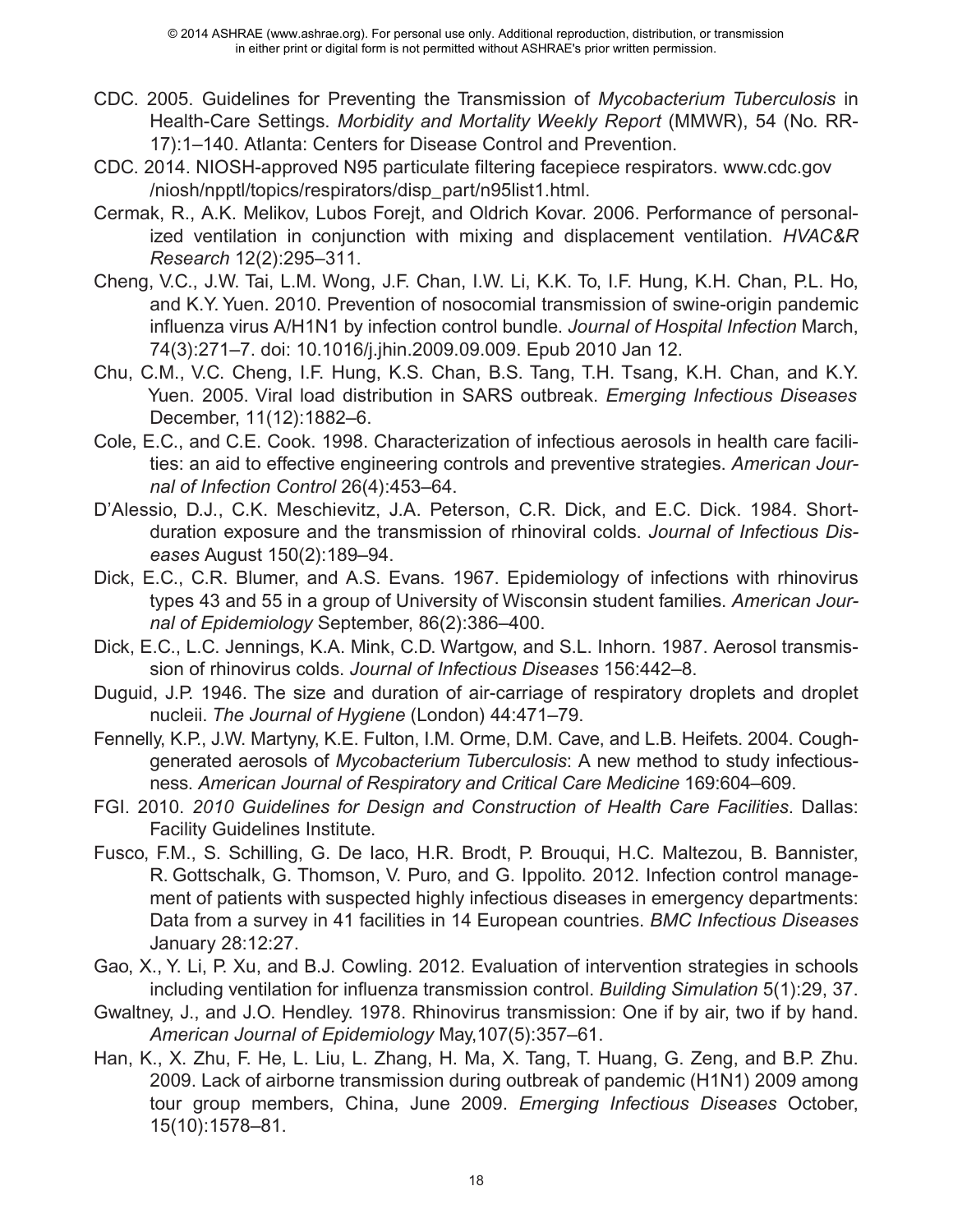- Hoge, C.W., M.R. Reichler, E.A. Dominguez, J.C. Bremer, T.D. Mastro, K.A. Hendricks, D.M. Musher, J.A. Elliott, R.R. Facklam, and R.F. Breiman. 1994. An epidemic of pneumococcal disease in an overcrowded, inadequately ventilated jail. *New England Journal of Medicine* 331(10):643–8.
- Klontz, K.C., N.A. Hynes, R.A. Gunn, M.H. Wilder, M.W. Harmon, and A.P. Kendal. 1989. An outbreak of influenza A/Taiwan/1/86 (H1N1) infections at a naval base and its association with airplane travel. *American Journal of Epidemiology* 129:341–48.
- Ko, G., M.W. First, and H.A. Burge. 2002. The Characterization of upper-room ultraviolet germicidal irradiation in inactivating airborne microorganisms. *Environmental Health Perspectives* 110:95–101.
- Kujundzic, E., F. Matalkah, D.J. Howard, M. Hernandez, and S.L. Miller. 2006. Air cleaners and upper-room air UV germicidal irradiation for controlling airborne bacteria and fungal spores. *Journal of Occupational and Environmental Hygiene* 3:536–46.
- Kujundzic, E., M. Hernandez, and S.L. Miller. 2007. Ultraviolet germicidal irradiation inactivation of airborne fungal spores and bacteria in upper-room air and in-duct configurations. *Journal of Environmental Engineering and Science* 6:1–9.
- Li, Y., H. Qian, I.T.S. Yu, and T.W. Wong. 2005a. Probable roles of bio-aerosol dispersion in the SARS outbreak in Amoy Gardens, Hong Kong. Chapter 16. *Population Dynamics and Infectious Disease in the Asia-Pacific*. Singapore: World Scientific Publishing.
- Li, Y., X. Huang, I.T.S. Yu, T.W. Wong and H. Qian. 2005b. Role of air distribution in SARS transmission during the largest nosocomial outbreak in Hong Kong. *Indoor Air* 15:83–95.
- Li, Y., G.M. Leung, J.W. Tang, X. Yang, C.Y.H. Chao, J.Z. Lin, J.W. Lu, P.V. Nielsen, J. Niu, H. Qian, A.C. Sleigh, H-J. J. Su, J. Sundell, T.W. Wong, and P.L. Yuen. 2007. Role of ventilation in airborne transmission of infectious agents in the built environment—A multidisciplinary systematic review. *Indoor Air* 17(1):2–18.
- Li, Y. 2011. The secret behind the mask. (Editorial.) *Indoor Air* 21(2):89–91.
- Lowen, A.C., S. Mubareka, J. Steel, and P. Palese. 2007. Influenza virus transmission is dependent on relative humidity and temperature. *PLOS Pathogens* 3:1470–6.
- Mahida, N., N. Vaughan, and T. Boswell. 2013. First UK evaluation of an automated ultraviolet-C room decontamination device (Tru-D<sup>™</sup>), *Journal of Hospital Infection*. http:// dx.doi.org/10.1016/j.jhin.2013.05.005.
- Mandell, G. 2010. *Mandell, Douglas, and Bennett's Principles and Practice of Infectious Diseases E-Book,* 7th Edition, Churchill Livingstone Elsevier.
- McLean, R.L. 1961. The effect of ultraviolet radiation upon the transmission of epidemic influenza in long-term hospital patients. *American Review of Respiratory Diseases* 83(2): 36–8.
- MDH. 2013. Airborne infectious disease management manual: Methods for temporary negative pressure isolation. Minnesota Department of Health. Available at www.health.state.mn.us/oep/training/bhpp/airbornenegative.pdf. Accessed September 13, 2013.
- Memarzadeh, Farhad, Russell N. Olmsted, and Judene M. Bartley. 2010. Applications of ultraviolet germicidal irradiation disinfection in health care facilities: Effective adjunct, but not stand-alone technology. *American Journal of Infection Control* 38:S13–24.
- Memarzadeh, Farhad. 2011. Literature review of the effect of temperature and humidity on viruses. *ASHRAE Transactions* 117(2).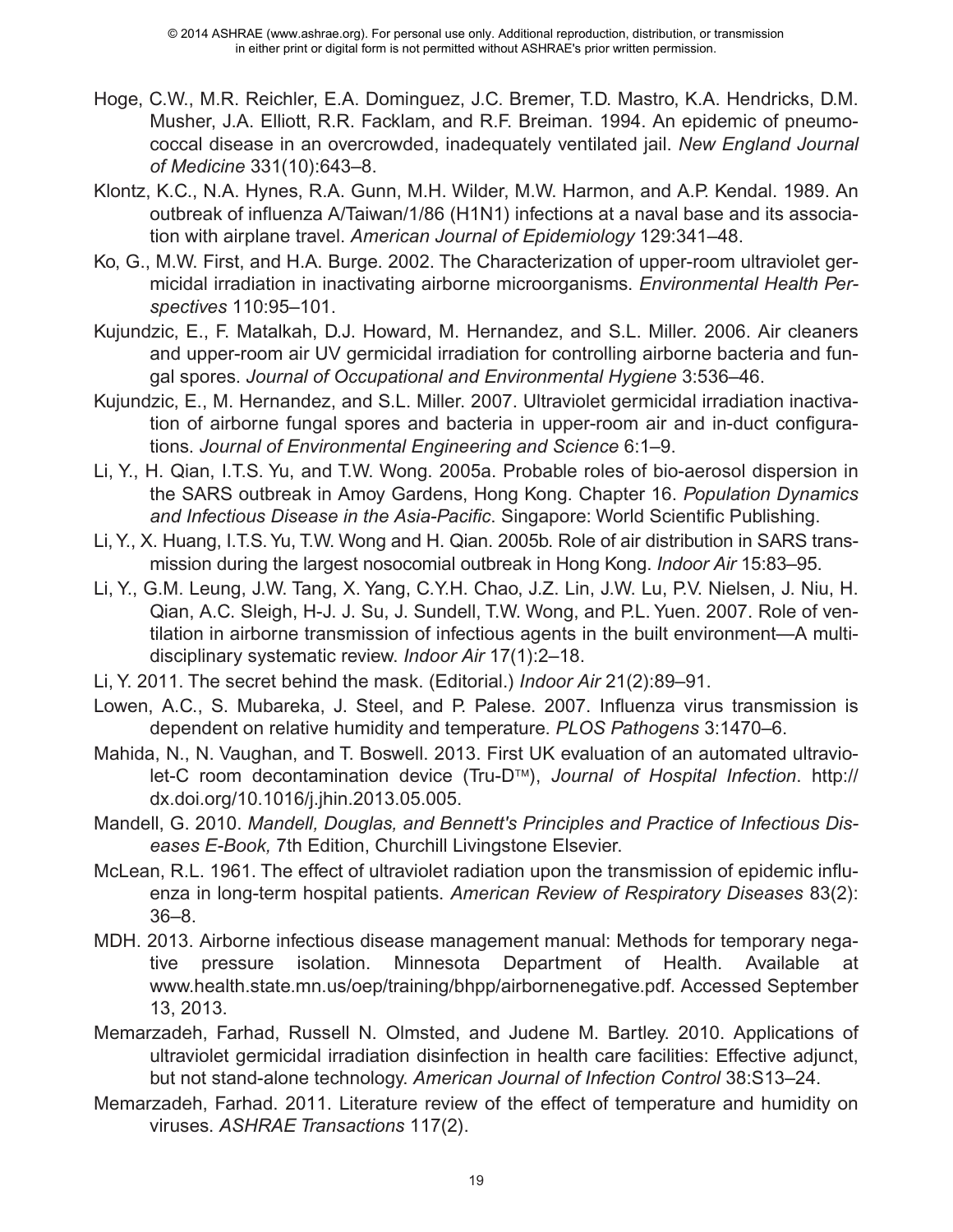- Miller, S.L., J. Linnes, and J. Luongo. 2013. Ultraviolet germicidal irradiation: Future directions for air disinfection and building applications. *Photochemistry and Photobiology* 89:777–81.
- Miller-Leiden, S., C. Lobascio, J.M. Macher, and W.W. Nazaroff. 1996. Effectiveness of inroom air filtration for tuberculosis control in healthcare settings. *Journal of the Air & Waste Management Association* 46:869–82.
- Moser, M.R., T.R. Bender, H.S. Margolis, G.R. Noble, A.P. Kendal and D.G. Ritter. 1979. An outbreak of influenza aboard a commercial airliner. *American Journal of Epidemiology*  $110(1):1-6.$
- Myatt, T.A., S.L. Johnston, Z. Zuo, M. Wand, T. Kebadze, S. Rudnick, and D.K. Milton. 2004. Detection of airborne rhinovirus and its relation to outdoor air supply in office environments. *American Journal of Respiratory and Critical Care Medicine* 169:1187–90.
- Nardell, E.A., S.J. Bucher, P.W. Brickner, C. Wang, R.L. Vincent, K. Becan-McBride, M.A. James, M. Michael, and J.D. Wright. 2008. Safety of Upper-Room Ultraviolet Germicidal Air Disinfection for Room Occupants: Results from the Tuberculosis Ultraviolet Shelter Study. *Public Health Reports Volume* 123:52-60.
- S.J. Bucher, P.W. Brickner, C. Wang, R.L. Vincent, K. Becan-McBride, M.A. James, M. Michael, and J.D. Wright. 2008. Safety of upper-room ultraviolet germicidal air disinfection for room occupants: Results from the tuberculosis ultraviolet shelter study. *Public Health Reports* 123:52–60.
- Nicas M, W.W. Nazaroff, and A. Hubbard. 2005. Toward understanding the risk of secondary airborne infection: Emission of respirable pathogens. *Journal of Occupational and Environmental Hygiene* 2:143–54.
- Nicas, M., and R.M. Jones. 2009. Relative contributions of four exposure pathways to influenza infection risk. *Risk Analysis* 29:1292–303.
- NIOSH. 2009a. *Environmental Control for Tuberculosis: Basic Upper-Room Ultraviolet Germicidal Irradiation Guidelines for Healthcare Settings*. Department of Health and Human Services, Centers for Disease Control and Prevention, National Institute for Occupational Safety and Health.
- NIOSH. 2009b. Health hazard evaluation report: UV-C exposure and health effects in surgical suite personnel, Boston, MA. By D. Sylvain, and L. Tapp. Cincinnati, OH: U.S. Department of Health and Human Services, Centers for Disease Control and Prevention, National Institute for Occupational Safety and Health, NIOSH HETA No. 2007-0257- 3082.
- Noti J.D., F.M. Blachere, C.M. McMillen, W.G. Lindsley, M.L. Kashon, D.R. Slaughter, and D.H. Beezhold. 2013. High humidity leads to loss of infectious influenza virus from simulated coughs. *PLOS ONE* 8(2):e57485.
- OSHA. 1999. *OSHA Technical Manual*. Washington, DC: Occupational Safety & Health Administration.
- Osterholm M.T., N.S. Kelley, A. Sommer, and E.A. Belongia. 2012. Efficacy and effectiveness of influenza vaccines: A systematic review and meta-analysis. *Lancet Infectious Diseases* January, 12(1):36–44. doi: 10.1016/S1473-3099(11)70295-X. Epub 2011 October 25.
- Peccia, J., H. Werth, S. L. Miller, and M. Hernandez. 2001. Effects of relative humidity on the ultraviolet-induced inactivation of airborne bacteria. *Aerosol Science & Technology* 35:728–40.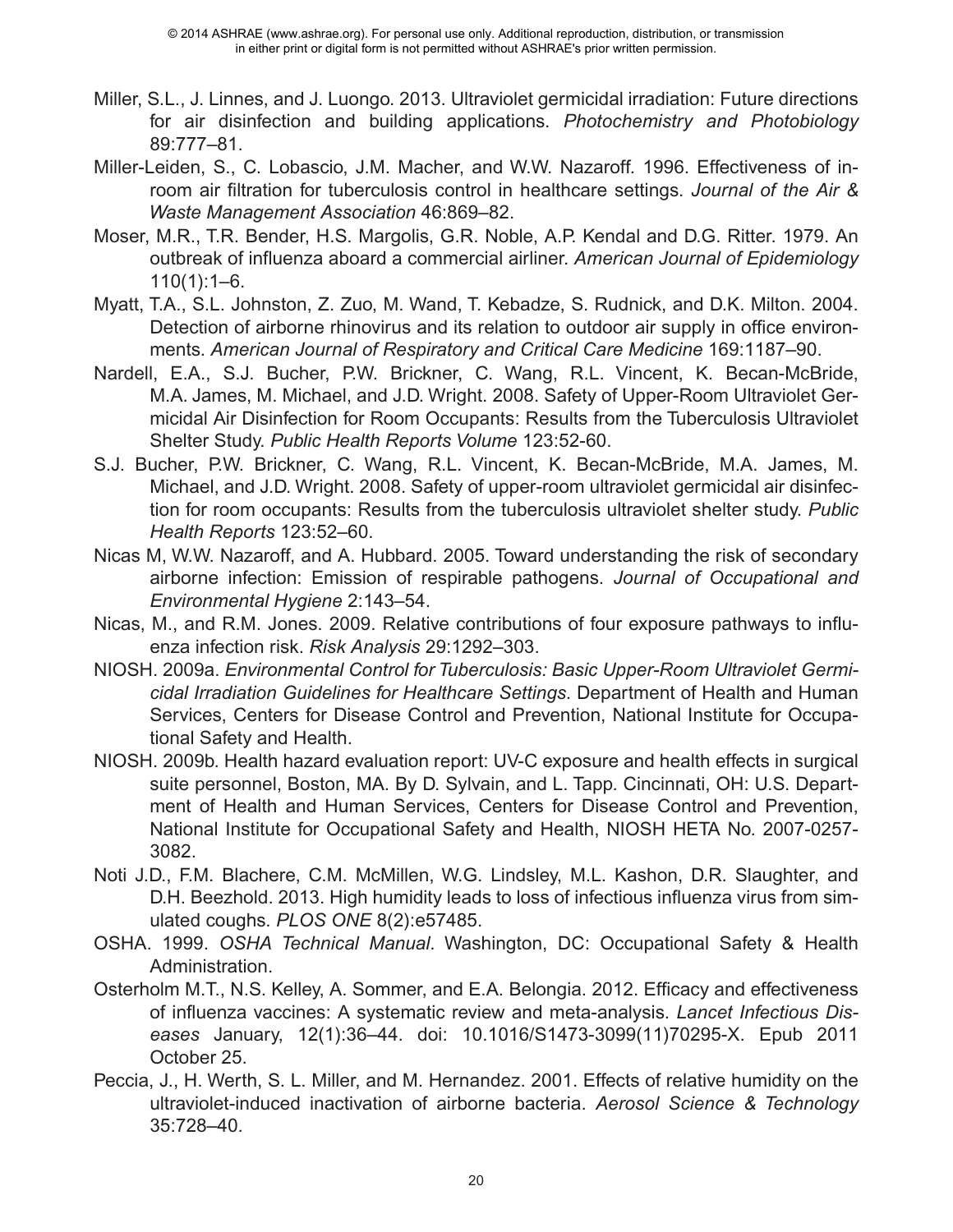- Reed, N.G. 2010. The history of ultraviolet germicidal irradiation for air disinfection. *Public Health Reports* January–February, 125(1):15–27.
- Riley, R.L., C.C. Mills, F. O'Grady, L.U. Sultan, F. Wittestadt, and D.N. Shivpuri. 1962. Infectiousness of air from a tuberculosis ward—Ultraviolet irradiation of infected air: Comparative infectiousness of different patients. *American Review of Respiratory Diseases* 85:511–25.
- Riley, R.L., and E.A. Nardell. 1989. Clearing the air: The theory and application of ultraviolet air disinfection. *American Review of Respiratory Diseases* 139(5):1286–94.
- Riley, E.C., G. Murphy, and R.L. Riley. 1978. Airborne spread of measles in a suburban elementary school. *American Journal of Epidemiology* 107:421–32.
- Roy, C.J., and D.K. Milton. 2004. Airborne transmission of communicable infection—The elusive pathway. *New England Journal of Medicine* 350:17.
- SA Health. 2013. *Guidelines for Control of Legionella in Manufactured Water Systems in South Australia*. Rundle Mall, South Australia: SA Health.
- Schaffer, F.L., M.E. Soergel, and D.C. Straube. 1976. Survival of airborne influenza virus: Effects of propagating host, relative humidity, and composition of spray fluids. *Archives of Virology* 51:263–73.
- Sekhar, S.C., N. Gong, K.W. Tham, K.W. Cheong, A.K. Melikov, D.P. Wyon, and P.O. Fanger. 2005. Findings of personalised ventilation studies in a hot and humid climate. *HVAC&R Research* 11(4):603–20.
- Shaman, J., and M. Kohn. 2009. Absolute humidity modulates influenza survival, transmission, and seasonality. *Proceedings of the National Academy of Sciences* 106(0):3243–48.
- Siegel J.D., E. Rhinehart, M. Jackson, and L. Chiarello. 2007. *2007 Guideline for Isolation Precautions: Preventing Transmission of Infectious Agents in Healthcare Settings.* Atlanta: Centers for Disease Control and Prevention, The Healthcare Infection Control Practices Advisory Committee.
- Subhash, S.S., G. Baracco, K.P. Fennelly, M. Hodgson, and L.J. Radonovich, Jr. 2013. Isolation anterooms: Important components of airborne infection control. *American Journal of Infection Control* May, 41(5):452–5. doi: 10.1016/j.ajic.2012.06.004. Epub 2012, October 2.
- Sun Y., Z. Wang, Y. Zhang, and J. Sundell. 2011. In China, students in crowded dormitories with a low ventilation rate have more common colds: Evidence for airborne transmission. *PLOS ONE* 6(11):e27140.
- Tang J.W., Y. Li, I. Eames, P.K.S. Chan, and G.L. Ridgway. 2006. Factors involved in the aerosol transmission of infection and control of ventilation in healthcare premises. *Journal of Hospital Infection* 64(2):100–14.
- Tang, J.W. 2009. The effect of environmental parameters on the survival of airborne infectious agents. *Journal of the Royal Society Interface* 6:S737–S746.
- Tellier, R. 2006. Review of aerosol transmission of influenza a virus. *Emerging Infectious Disease*12(11):1657–62.
- USDHHS. 2002. *Guidance for Protecting Building Environments from Airborne Chemical, Biological, or Radiological Attacks*. NIOSH Publication No. 2002-139, May. Washington, DC: United States Department of Health and Human Services.
- USDHHS. 2003. Guidance for Filtration and Air-Cleaning Systems to Protect Building Environments from Airborne Chemical, Biological, or Radiological Attacks NIOSH Publication No. 2003-136. Washington, DC: United States Department of Health and Human Services.